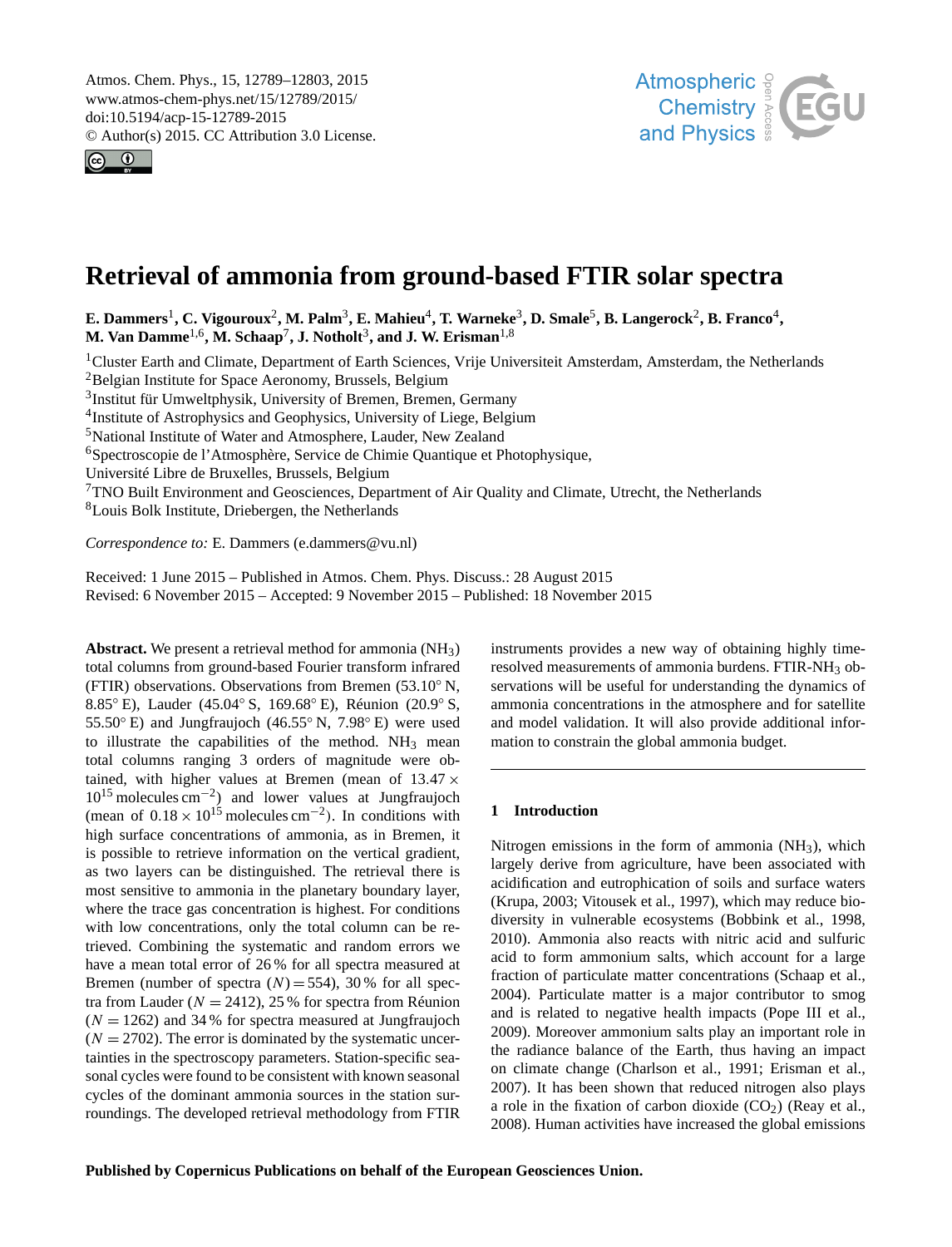of reactive nitrogen (Nr) to the atmosphere (Holland et al., 1999). Current global Nr emissions have been estimated to be almost 4 times larger than pre-industrial levels (Fowler et al., 2013), with  $NH_3$  emissions amounting to 49.3 Tg in 2008 (EDGAR – Emission Database for Global Atmospheric Research, 2011). Consequently this has led to large increases in atmospheric nitrogen deposition (Rodhe et al., 2002; Dentener et al., 2006). Biomass burning was found to account for 11 % of the global emission budget of  $NH<sub>3</sub>$  (Bouwman et al., 1997). While agricultural emissions dominate in the Northern Hemisphere, biomass burning is one of the main sources of NH<sup>3</sup> concentration in the Southern Hemisphere.

Despite its central role in many environmental threats, little is known about the ammonia budget and its distribution across the globe. Uncertainties in global and regional emission rates are large, with errors of more than 50 % (Erisman et al., 2007; Sutton et al., 2013). Ammonia concentrations have a large variability in time and space and a short lifetime in the order of hours. The lack of globally distributed observations hampers our understanding. Surface observations are available, but these are not homogenously distributed over the globe, with most observation sites located in the Northern Hemisphere. Most sites provide data with a poor temporal resolution (e.g. many observation networks use passive samplers with a sampling time of 2 or 4 weeks (Thijsse et al., 1998; Puchalski et al., 2011)), whereas emission and deposition dynamics affect concentrations on the scale of hours to days. Systems with higher sampling frequency such as the AMANDA, MARGA and (denuder) filter packs are available, but the number of measurement networks using these instruments is limited as they are often costly to operate (Erisman et al., 2001; Thomas et al., 2009; Mount et al., 2002; Hansen et al., 2003). Moreover, measuring  $NH<sub>3</sub>$  is challenging and existing in situ measurement techniques are often prone to sampling artefacts (von Bobrutzki et al., 2010). Recent advances in open-path remote sensing techniques, like (mini-)differential optical absorption spectroscopy (DOAS) systems and open-path quantum cascade laser (QCL) instruments, show great potential in overcoming part of these sampling issues (Volten et al., 2012; Miller et al., 2014), but are still in the development stage and not widely applied yet. Another aspect is the lack of vertical information, as most instruments only measure surface concentrations (Erisman et al., 2007, 2008; Van Damme et al., 2015a). Some recent airborne measurements have been made (Nowak et al., 2007, 2010; Leen et al., 2013), but only during dedicated campaigns with limited temporal and spatial coverage. In short, it is very difficult to obtain detailed knowledge on the global ammonia budget using field observations that are currently available.

Remote sensing products from atmospheric satellite sounders such as the Infrared Atmospheric Sounding Interferometer (IASI), the Tropospheric Emission Spectrometer (TES) and the Cross-track Infrared Sounder (CrIS) (Van Damme et al., 2014a; Shephard et al., 2011, 2015) have become available and show good promise to improve  $NH<sub>3</sub>$  concentration monitoring (Van Damme et al. 2014b; Luo et al., 2015; Whitburn et al., 2015). However, these data sets are constrained by the overpass time of the satellite and the atmospheric conditions (cloud coverage, thermal contrast, etc.). Moreover, the uncertainties associated to the data are relatively large, which calls for a detailed evaluation of the data. A recent study (Van Damme et al., 2015a) showed a number of challenges related to the validation. First, reliable hourly in situ data are sparse. Second, when not using optimal estimation satellite products, as is the case for the IASI-NH<sup>3</sup> retrieval, one has to assume a vertical profile to link surface concentrations to a column value. Third, the ground-based observations are often influenced by local sources, whereas satellite observations have a footprint of the order of tens of kilometres. A recent study by Shephard et al. (2015) shows the potential of an instrument that can be used for profile comparisons. In the study, instruments on an aircraft were used to measure a vertical profile of NH<sub>3</sub>; these measurements were used as a validation tool for the NH3-profile observations of TES. Hence, a measurement methodology that provides columnar and vertical profiles of ammonia concentrations at a high temporal resolution would be highly beneficial for evaluating the merits of the novel satellite products. Fourier transform infrared spectrometry (FTIR) provides this methodology. Atmospheric sounders have a long history for validation of satellite products. FTIR observations are already commonly used for the validation of satellite products of, among others, carbon monoxide (CO), methane  $(CH<sub>4</sub>)$  and nitrous oxide  $(N<sub>2</sub>O)$  (Wood, 2002; Griesfeller et al., 2006; Dils et al., 2006; Kerzenmacher et al., 2012).

FTIR spectrometry is a well-established remote sensing technique for the observation of atmospheric trace gases (Rao and Weber, 1992). FTIR has so far been used to estimate ammonia emissions from fires (Yokelson et al., 1997, 2007; Paton-Walsh et al., 2005), but only on a campaign basis, not through long-term monitoring. There are several monitoring stations with FTIR instruments that are operated on a regular basis, providing long-term time series for a suite of key tropospheric and stratospheric species, including carbon dioxide  $(CO_2)$ , carbon monoxide  $(CO)$  and ozone  $(O_3)$ . So far nobody has systematically analysed the FTIR measurements for  $NH_3$ . We have developed a  $NH_3$ -retrieval strategy for four Network for the Detection of Atmospheric Composition Change (NDACC) FTIR stations, spanning very different concentration conditions (polluted and remote sites), in order to obtain time series of NH<sub>3</sub> total columns and show their value for describing temporal variations.

First we present the measurement sites and the retrieval strategies in Sect. 2. We describe the characteristics of the retrieval in Sect. 3.1.1 and the uncertainty budget in Sect. 3.1.2. Section 3.2 constitutes of an interpretation of the results in combination with a comparison with existing data sets of CO total columns and temperature to distinguish between emission sources. We summarize the results in Sect. 4.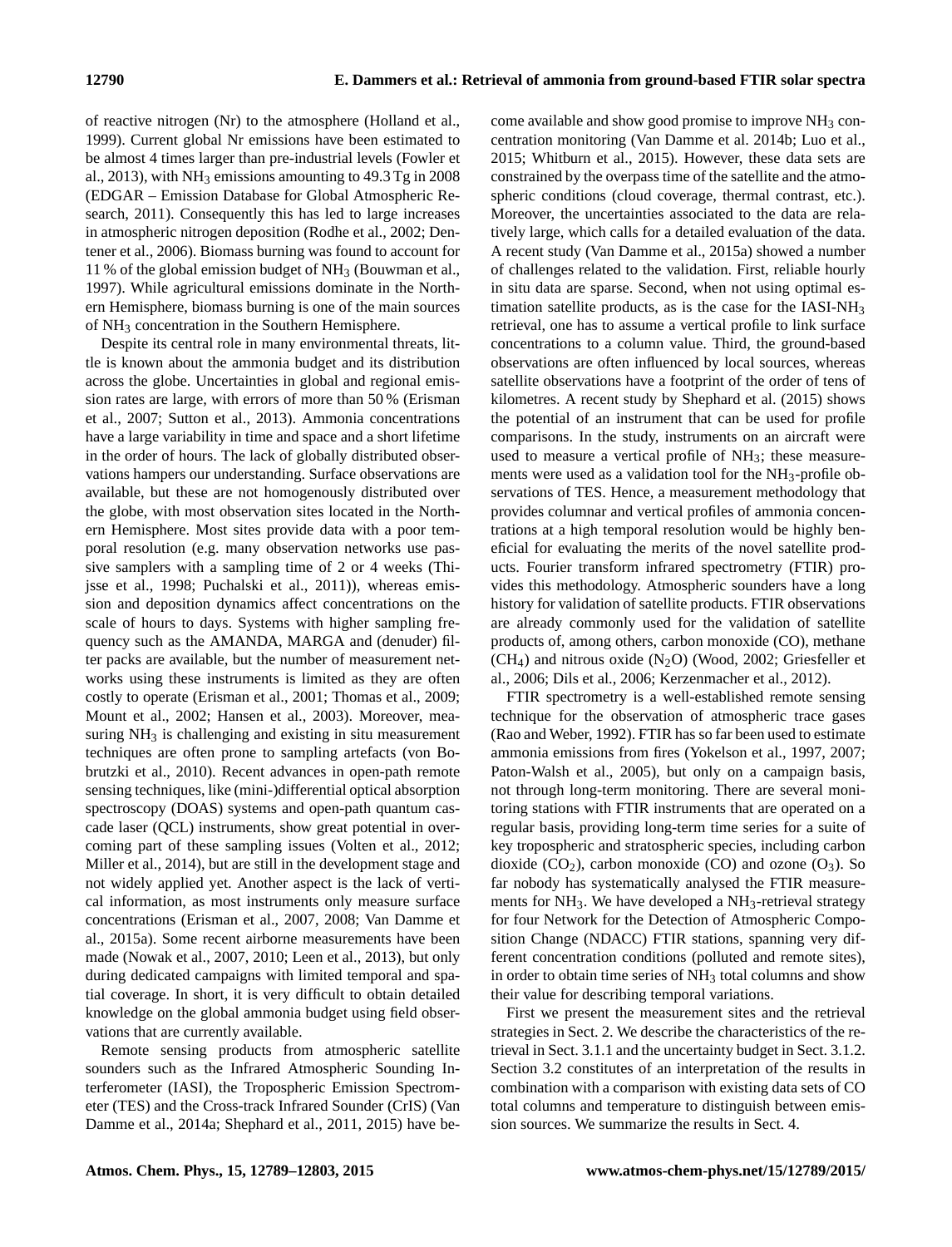## **2 Measurement sites and retrieval strategies**

#### **2.1 Sites description**

Ground-based FTIR instruments measure the solar absorption spectra under cloud-free conditions by using a Fourier transform spectrometer. These spectra can be analysed by using a line-by-line model (Pougatchev et al., 1995; Hase et al., 2004, 2006), which models the spectroscopic absorption lines by using known parameters from a spectroscopic database (e.g. HITRAN, Rothman et al., 2013) in combination with the radiative state of the atmosphere, and an optimal estimation inversion scheme (Rodgers, 2000). Information on vertical concentration profiles can be retrieved using the pressure broadening of the absorption lines. For the NDACC network the spectral region measured is the near- to mid-infrared domain (740 to  $4250 \text{ cm}^{-1}$ , i.e. 13.5 to 2.4 µm), with a HgCdTe or InSb cooled detector (Zander et al., 2008) and a suite of optical filters being used to optimize the signalto-noise ratio in the complementary spectral regions. Instruments in the network are routinely checked and characterized using laboratory measurements of HBr lines and the line-fit software (Hase et al., 1999) to assess the instrument line shape, alignment and measurement noise levels. Four NDACC stations are used in our study, two in each hemisphere:

- **–** The site of Bremen (53.10◦ N, 8.85◦ E) is especially suitable to measure variations in ammonia concentrations as the surrounding state, Lower Saxony, is a region with intensive agricultural activities with high and temporal variable emissions (Dämmgen and Erisman, 2005). In short, the ammonia total columns (molecules cm−<sup>2</sup> ) at Bremen are expected to reach high values compared to background stations. The University of Bremen operates a Bruker 125HR spectrometer and a solar tracker by Bruker GmbH, directly on the university campus.
- **–** The Jungfraujoch station (46.55◦ N, 7.98◦ E) is a highaltitude station (3580 m a.s.l.) located in Switzerland (Zander et al., 2008). There are no sources of large emissions surrounding the station itself as it is located in the free troposphere. At Jungfraujoch, a Bruker 120HR instrument has been in operation since the early 1990s. For the current study, specific for the Jungfraujoch site, we used a subset of spectra recorded during the 2004– 2013 time period with apparent solar zenith angles (SZA) between 70 and 85◦ to increase the capability to retrieve the very low ammonia concentrations.
- **–** The Lauder (45.04◦ S, 169.68◦ E) National Institute of Water and Atmospheric Research (NIWA) atmospheric research station in Central Otago, New Zealand, is situated at an altitude of 370 m a.s.l. Long-term operations started in 1991 with a Bruker 120M (Griffith et

al., 2003). This instrument was replaced with a Bruker 120HR in October 2001. Ammonia emissions in the surrounding valley are mostly due to livestock grazing on the pastures and are a by-product of seasonal fertilizer application. In recent years there has been an increase in cattle grazing and crop cultivation (EDGAR – Emission Database for Global Atmospheric Research, 2011).

**–** Réunion Island (20.9◦ S, 55.50◦ E) is located in the Indian Ocean to the east of Madagascar. The station is located at the University campus of Saint-Denis on the north side of the island. Agricultural activities are mostly related to sugar cane production. The island is prone to some local biomass burning and wild fire events, which are known to emit ammonia. It is also very close to Madagascar, a region with frequent and intense biomass burning events, and it has been found, using backward trajectory, that the emissions in Madagascar can be transported to Réunion Island within 1 day (Vigouroux et al., 2009). The measurements used in this study are performed with a Bruker 120M spectrometer. Details on the measurements can be found in Senten et al. (2008) and Vigouroux et al. (2012).

These stations are expected to provide significant differences in variability and levels of ammonia, making them suitable to demonstrate the strength of our retrieval scheme for application across the whole network. A summary of the station descriptions is given in Table 1. CO columns were obtained from the NDACC database to be used for comparison in Sect. 3.

## **2.2 NH<sup>3</sup> retrieval strategies**

The ammonia absorption lines from its  $v_2$  vibrational band can be observed in the  $700-1350$  cm<sup>-1</sup> wavenumber range and they are also used in the retrieval of satellite products of ammonia (e.g. Clarisse et al., 2009; Van Damme et al., 2014a). In this spectral range the FTIR spectra can be measured using a potassium bromide (KBr) beam splitter in combination with a mercury–cadmium–telluride (MCT) nitrogen-cooled detector (Zander et al., 2008). The retrieval scheme of trace gas concentrations from FTIR spectra is built on the use of a set of spectral micro-windows containing absorption lines of the targeted species, with minimum interference by other atmospheric species or solar lines. Two slightly different sets of spectral micro-windows were used at the four stations, but both sets use the same main  $NH<sub>3</sub>$  absorption lines. The target and interfering species are summarized in Table 2, with the profile-retrieved species indicated in bold. To properly estimate ammonia, interfering species like  $O_3$ and water vapour (H<sub>2</sub>O) that overlap NH<sub>3</sub> lines in the  $v_2$  vibrational band have to be accounted for. Two micro-windows were chosen that contain as few interfering species as possible. In both sets, the first micro-window (MW1) covers the NH<sub>3</sub> absorption line at 930.75 cm<sup>-1</sup>. At Bremen/Lauder, the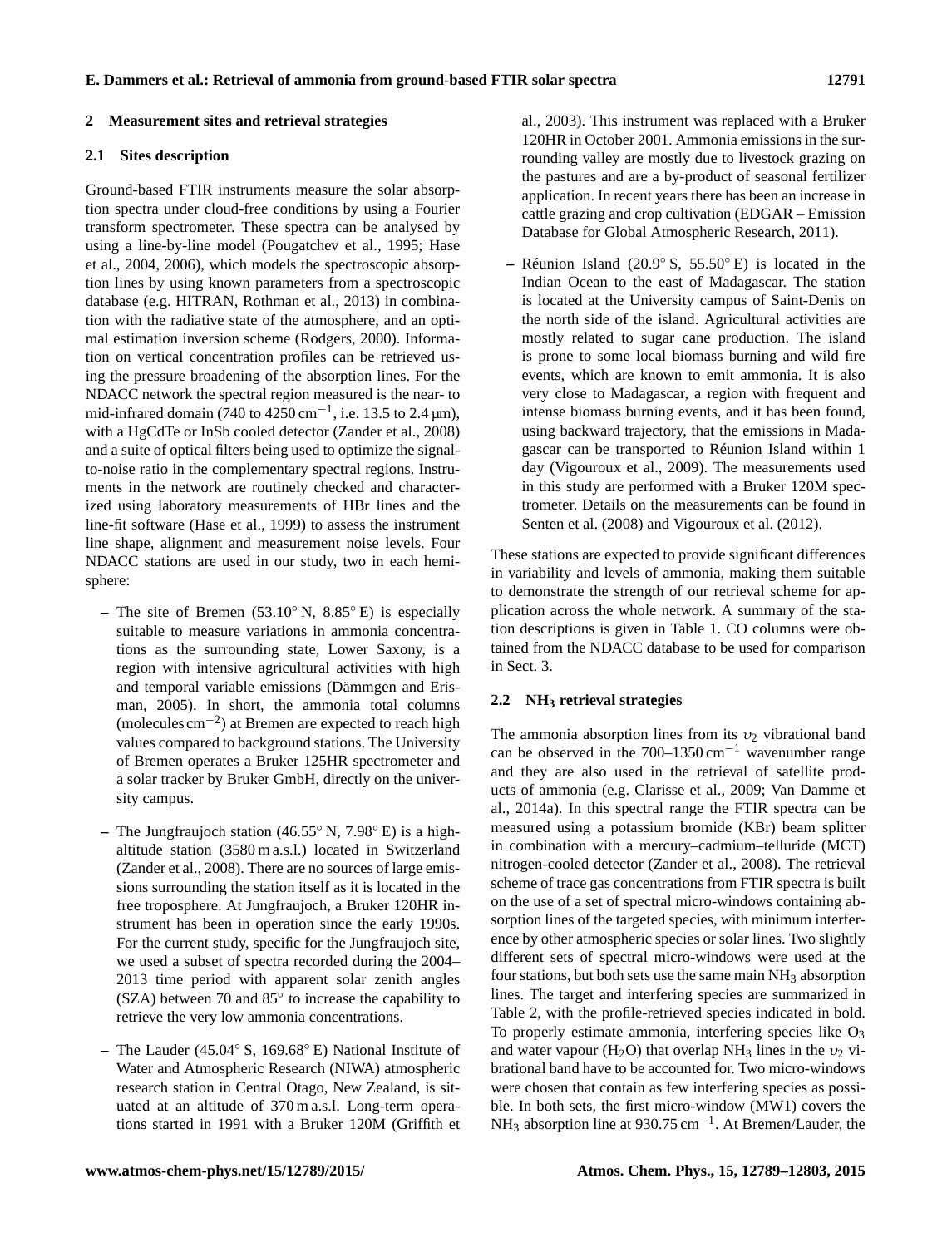| used for the measurements. Some station specifics are given in the last column. |          |                    |  |                                |  |                          |  |  |  |
|---------------------------------------------------------------------------------|----------|--------------------|--|--------------------------------|--|--------------------------|--|--|--|
|                                                                                 |          |                    |  |                                |  |                          |  |  |  |
| Station                                                                         | Location | Longitude Latitude |  | Altitude (m a.s.l.) Instrument |  | <b>Station specifics</b> |  |  |  |

**Table 1.** FTIR stations used in the analysis. The location, longitude, latitude and altitude are given for each station as well as the instrument

| Station       | Location     | Longitude Latitude        |                    | Altitude (m a.s.l.) | Instrument    | Station specifics               |
|---------------|--------------|---------------------------|--------------------|---------------------|---------------|---------------------------------|
| <b>Bremen</b> | Germany      | $8.85^{\circ}$ E          | 53.10 $\degree$ N  | -27                 | Bruker 125 HR | City, fertilizers, livestock    |
| Lauder        | New Zealand  | $169.68^{\circ}$ E        | 45.04 $^{\circ}$ S | 370                 | Bruker 120 HR | Fertilizers, livestock          |
| Réunion       | Indian Ocean | 55.5 $\mathrm{^{\circ}E}$ | $20.90^{\circ}$ S  | -85                 | Bruker 120 M  | Fertilizers, fires              |
| Jungfraujoch  | Switzerland  | $7.98^{\circ}$ E          | $46.55^{\circ}$ N  | 3580                | Bruker 120 HR | High altitude, no large sources |

**Table 2.** Micro-windows used in the NH<sub>3</sub> retrieval at the four stations.

| <b>Stations</b>   | Micro-window    | Spectral range $\rm (cm^{-1})$ | Interfering species (profile-<br>retrieved species in <b>bold</b> )                                               | Signal-to-noise<br>ratio (SNR)              |
|-------------------|-----------------|--------------------------------|-------------------------------------------------------------------------------------------------------------------|---------------------------------------------|
| Bremen and Lauder | MW1             | 930.32–931.32                  | $NH_3, H_2O, O_3, CO_2, N_2O,$<br>$HNO3$ , $SF6$ , CFC-12, solar<br>lines                                         | Bremen – real<br>SNR mean value<br>of 450   |
|                   | MW2             | 966.97-967.68                  | $NH_3, H_2O, O_3, CO_2, N_2O,$<br>$HNO3$ , solar lines                                                            | Lauder $-$ real<br>SNR mean value<br>of 250 |
| Réunion           | MW1             | 929.4–931.4                    | $NH_3$ , $H_2O$ , $O_3$ , $CO_2$ , $N_2O$ ,<br>$HNO3$ , $SF6$ , CFC-12                                            | Réunion – real<br>SNR mean value<br>of 365  |
|                   | MW2             | $962.1 - 970.0$                | $NH_3$ , $H_2O$ , $O_3$ , $CO_2$ , $N_2O$ ,<br>$HNO3$ , HDO, $^{686}O3$ , solar<br>lines                          |                                             |
| Jungfraujoch      | MW1             | 929.4–931.4                    | $NH_3$ , H <sub>2</sub> O, O <sub>3</sub> , CO <sub>2</sub> , N <sub>2</sub> O,<br>$HNO3$ , $SF6$ , CFC-12        |                                             |
|                   | MW <sub>2</sub> | 962.1-970.0                    | $NH_3$ , H <sub>2</sub> O, O <sub>3</sub> , CO <sub>2</sub> , N <sub>2</sub> O,<br>HDO, $^{686}O_3$ , solar lines | Jungfraujoch –<br>fixed at 250              |

choice was to use only isolated  $NH<sub>3</sub>$  absorption features to avoid possible problems due to line mixing, therefore the spectral window MW1 is only 1 cm<sup>-1</sup> wide (930.32–931.32; MW1). Figure 1 shows an example of a synthetic spectrum calculated to fit a observation that was measured with the 125HR in Bremen on the 19 April 2010 at 09:59 UTC (solar zenith angle of  $45^\circ$ ). The NH<sub>3</sub> concentrations on this day were slightly higher than average, resulting in slightly stronger NH<sub>3</sub> absorption features in the spectra. The top two figures show the absorption contributions of the absorbing species in both micro-windows. The bottom two panels show an enlarged version of the figure to distinguish the interfering species with smaller absorption features. At Réunion Island/Jungfraujoch, MW1 was extended (929.4–931.4; MW1) to cover another NH<sub>3</sub> line at 929.9 cm<sup>-1</sup>. This improved the retrieval for Réunion Island because at this location the NH<sup>3</sup> concentration levels are much lower than at Bremen and the water vapour concentrations are much higher. In this high humidity condition, the 930.75 cm−<sup>1</sup> line is not isolated from  $H_2O$ , and it improved the retrieval to add the more isolated one at 929.9 cm−<sup>1</sup> (see Fig. 2). The main interfering species in MW1 are  $CO<sub>2</sub>$ , N<sub>2</sub>O and H<sub>2</sub>O. Minor interfering species are  $SF_6$  and CFC-12. The second window spans the  $NH<sub>3</sub>$  line at 967.35 cm<sup>-1</sup>. Again, different widths are used

for Bremen/Lauder (966.97–967.68; MW2) and Réunion Island/Jungfraujoch (962.7–970; MW2). The very weak absorption signatures at Réunion Island and Jungfraujoch are close to the noise level and therefore the whole  $NH<sub>3</sub>$  absorption shape is retrieved (about 964–968 cm<sup>-1</sup>; see Fig. 2) rather than a single line. The main interfering species in MW2 are  $O_3$ ,  $CO_2$  and  $H_2O$  for all sites. At Réunion Island HDO also interferes in MW2 as well as the isotopologue  $^{686}O_3$  (i.e.  $^{16}O^{-18}O^{-16}O$ ), which has been fitted in addition to the main  $666O_3$ . At Jungfraujoch apart from CO<sub>2</sub>, two  $O_3$  isotopologues (the most abundant and  $686O_3$ ) and water vapour, which are the main interferences,  $N_2O$ , CFC-12, SF<sub>6</sub> and HDO absorptions are also retrieved. Typical  $NH<sub>3</sub>$  absorptions are weak, on the order of a few tenths of a percent. The typical measurement noise (signal-to-noise ratio) differs per spectra and site but ranges between ∼ 250 at Lauder and  $\sim$  450 at Bremen. Channelling was not an issue in any of the spectra and did not need to be fitted.

Except at Jungfraujoch where SFIT2 is used, the retrieval is performed using the more recent SFIT4.0.9.4 algorithm (Pougatchev et al., 1995; Hase et al., 2004, 2006). Both versions use a form of the optimal estimation method (Rodgers, 2000) to retrieve the volume mixing ratios and total columns of  $NH_3$  and make use of a priori information (profile and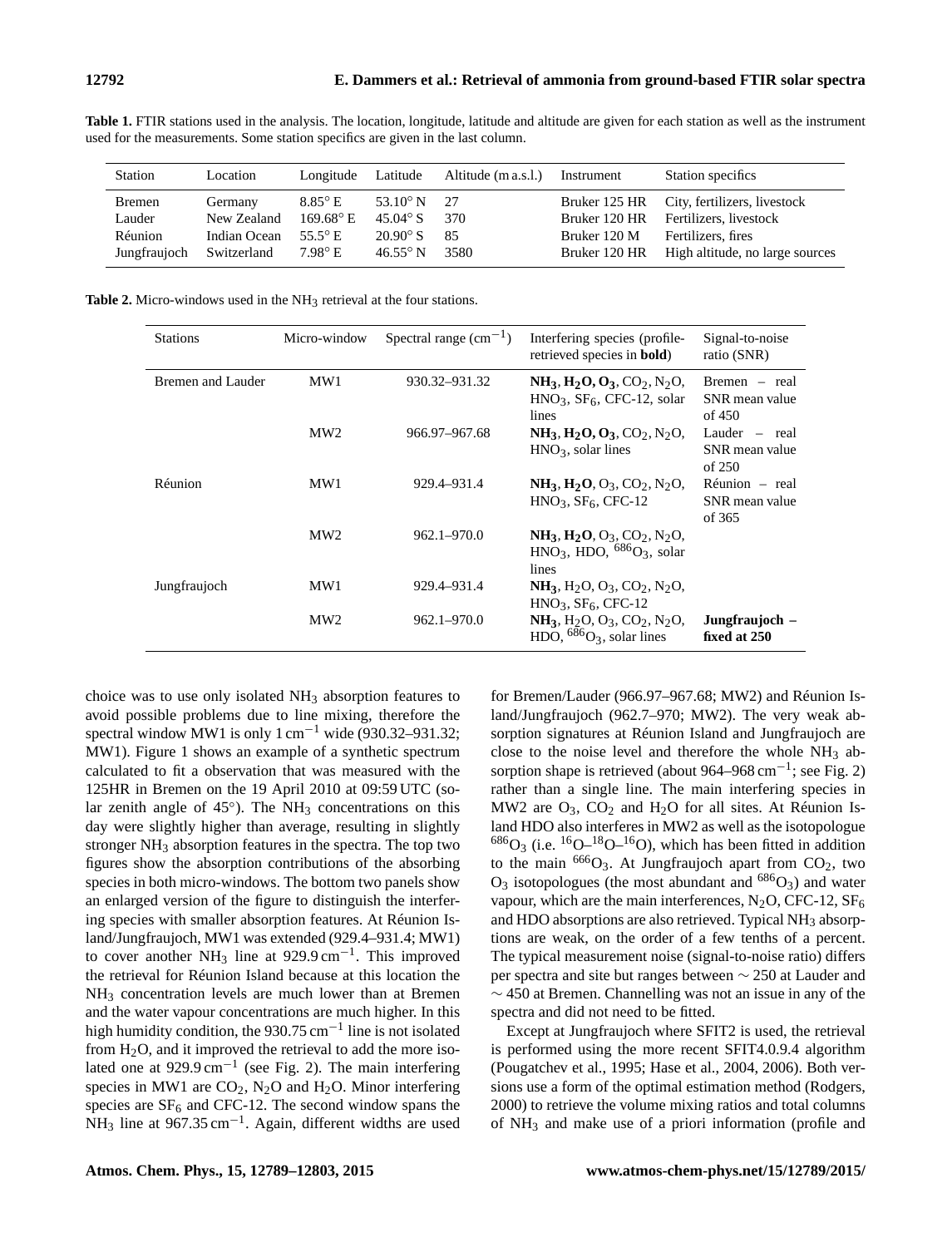

**Figure 1.** Calculated spectrum for both spectral windows measured with the 125HR in Bremen on the 19 April 2010 at 09:59 UTC, corresponding to a total column of  $18.83 \times 10^{15}$  molecules cm<sup>-2</sup>. The top two panels show the individual contributions of the different species in the first (MW1) and second (MW2) spectral windows. The second row shows the same calculated spectra but now with the y-axis scaled to show the minor interfering species.

covariance matrix). For Bremen, Lauder and Jungfraujoch the used NH<sup>3</sup> a priori volume mixing ratios are based on balloon observations (Toon et al., 1999,  $NH<sub>3</sub>$  available in data set but not reported). The shape of the balloon measurements' profile was kept constant but extended and scaled to expected surface concentrations. The a priori surface volume mixing ratio is estimated to be 10 ppb for Bremen (Dämmgen and Erisman, 2005). Although the shape of  $NH<sub>3</sub>$  profiles do change through time, the largest share of  $NH_3$  is expected to be in the mixing layer, which is represented by the lowest layers in the calculation (Van Damme et al., 2015a; Nowak et al., 2010). At Réunion Island, the a priori profile was taken from the MOZART model (L. Emmons, private communication, 2014). The a priori profile peaks at a higher altitude (4–5 km) instead of the boundary layer as in Bremen, as NH<sub>3</sub> is expected to originate mainly from the transport of biomass burning emissions at this location. At all stations, the a priori profiles of the interfering species were taken from the Whole Atmosphere Community Climate Model (Chang et al., 2008).

At Bremen and Lauder, the a priori covariance matrices only have diagonal values, corresponding to standard deviations of 100 % for all layers with no interlayer correlation, chosen in relation to the large range of possible concentrations and variations between layers. At Jungfraujoch and Réunion Island, we did not use the a priori covariance matrix as an optimal estimation; however, the Tikhonov-type  $L_1$  regularization (e.g. Sussmann et al., 2009) was adopted for the Jungfraujoch retrievals. After several tests, values of 50 and 250 were adopted for the alpha parameter and the signal to noise for inversion, respectively. A Tikhonov regularization with an alpha parameter value of 50 was also adopted for the Réunion retrievals. The signal to noise ratio is calculated for each of the spectra, the mean value being 365.

Daily temperature and pressure profiles for the meteorological variables were taken from NCEP (National Centers for Environmental Prediction). For the radiative transfer calculations the profiles were split into about 50 levels, depending slightly on the station, from ground up to 80 km (100 km in the case of Jungfraujoch and Réunion Island). The layers have a typical thickness of 500 m in the troposphere, up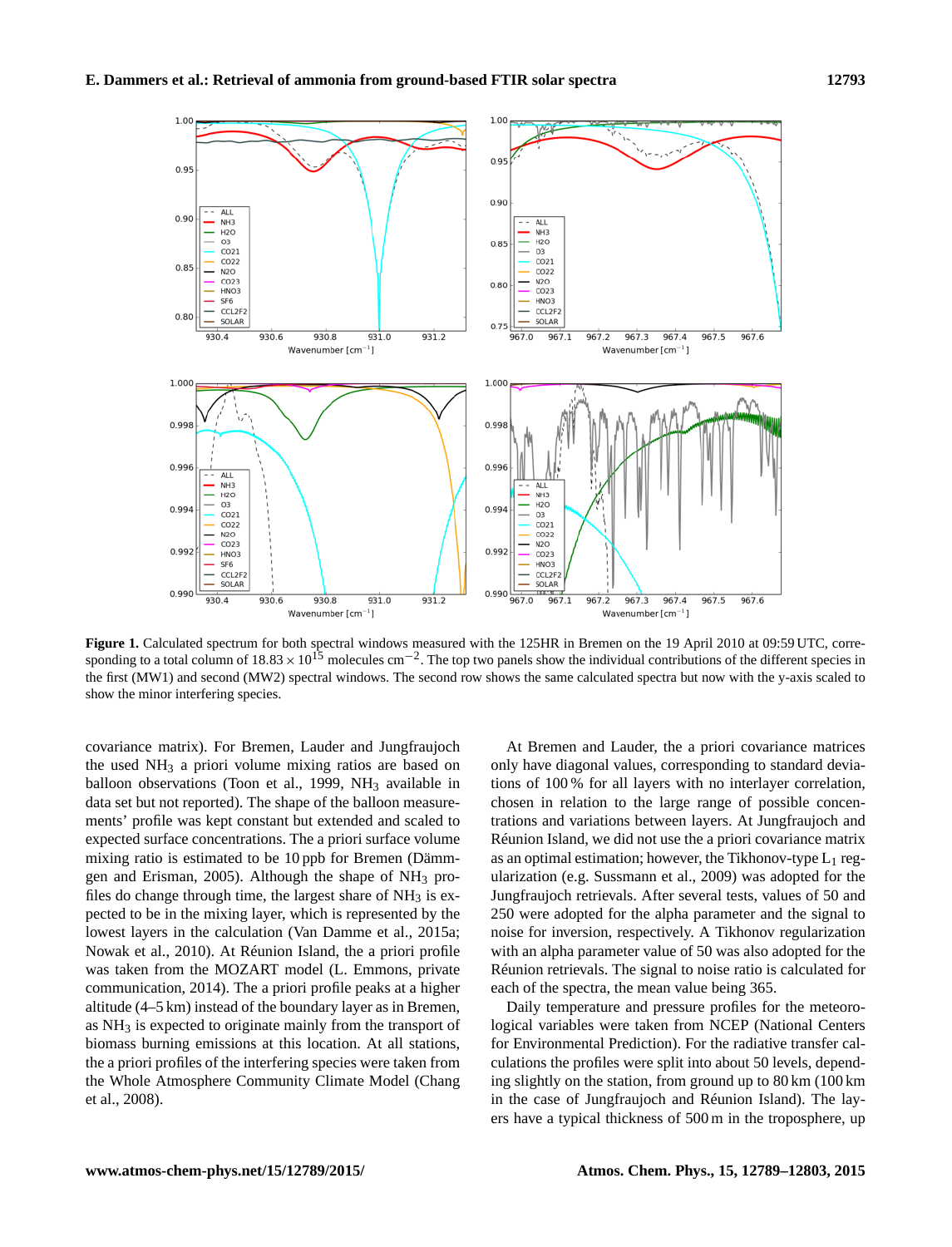

**Figure 2.** Example of a synthetic atmospheric spectrum for both spectral windows at Réunion Island, computed for 5 June 2011, and a total column of  $1.07 \times 10^{15}$  molecules cm<sup>-2</sup>. The top panel shows the individual contributions of the main species in the first spectral window. The bottom panel shows the second spectral window.

to 2 km for the higher layers. For the line spectroscopy we use the HITRAN 2012 database (Rothman et al., 2013) in combination with a number of corrections for  $CO<sub>2</sub>$  (ATMOS, Brown et al., 1996) (except for Jungfraujoch for which the HITRAN lines are used) and sets of pseudo-lines generated by G. C. Toon (NASA-JPL) to account for broad unresolved absorptions by heavy molecules (e.g. CFC-12, SF6).

Figure 3 shows an example of the fit in both microwindows for the same measured spectra as used in Fig. 1. The top two and bottom two panels show the calculated (green line) and measured spectrum (blue line) and the residual of both micro-windows. The simultaneous fits are good with a standard deviation of 0.15 % in both cases.

#### **3 Results of the FTIR retrievals**

#### **3.1 Characteristics of the NH<sup>3</sup> retrievals**

#### **3.1.1 Vertical information**

The retrieved vertical information differs from station to station. The top of Fig. 4 shows the average  $NH<sub>3</sub>$  volume mixing ratios (VMR) for each of the retrieved layers (blue line) and the a priori profile that was used as input in the retrieval (green line), for the four stations. The bottom of Fig. 4 shows the averaging kernels for each of the four stations averaged over all available observations. As mentioned earlier most of the  $NH<sub>3</sub>$  at Bremen is in the lowest layers. In Fig. 4 this is also observed as the averaging kernel shows the most sensitivity in the lowest layers (red and green lines for the layers 0.03–0.5 and 0.5–1 km). The combination of the two spectral micro-windows contains, on average, 1.9 degrees of freedom of signal (DOFS) for the Bremen spectra, which means around two independent vertical layers can be retrieved. The two separate layers consist of a layer covering ground–1 km and one that covers 1–6 km height, which can be observed in Fig. 4. It must be taken into account, however, that the averaging kernels shown are a mean of all observations and thus the retrievable number of layers and combined layer depths vary from spectra to spectra. On average, the Lauder spectra have a DOFS of 1.4. There is only vertical information for multiple layers during periods with increased  $NH<sub>3</sub>$  total columns, which mostly occur during summer. Similar to Bremen, averaging kernels peak near the surface. At Réunion Island, only a DOFS of 1.0 is achieved, with almost no vertical information available. All the averaging kernels peak at the same altitude (about 5 km), which is also the peak of the a priori profile (Fig. 4). Similar to the Réunion spectra, the Jungfraujoch spectra do not have vertical information with a DOFS of 1.0.

#### **3.1.2 Uncertainties budget**

For the error analysis the posteriori error calculation included in the SFIT4 package is used. The error calculation is based on the error estimation approach by Rodgers (2000). It allows the calculation of the error by attributing errors to each of the parameters used in the retrieval. The error budget can be divided into three contributions: the error due to the forward model parameters, the measurement noise and the error due to the vertical resolution of the retrieval (smoothing error). The assumed uncertainties for the parameters used in the retrieval are listed in Table 3 for the parameters used in the calculation for Bremen, Lauder and Réunion. For Jungfraujoch, the error computation was performed using the perturbation method, the spectra of 2009 to 2011 and the Rodger formalism as explained e.g. in Franco et al. (2015). For Réunion Island, the covariance matrix used for the smoothing error has diagonal elements representing 150 % variability from the a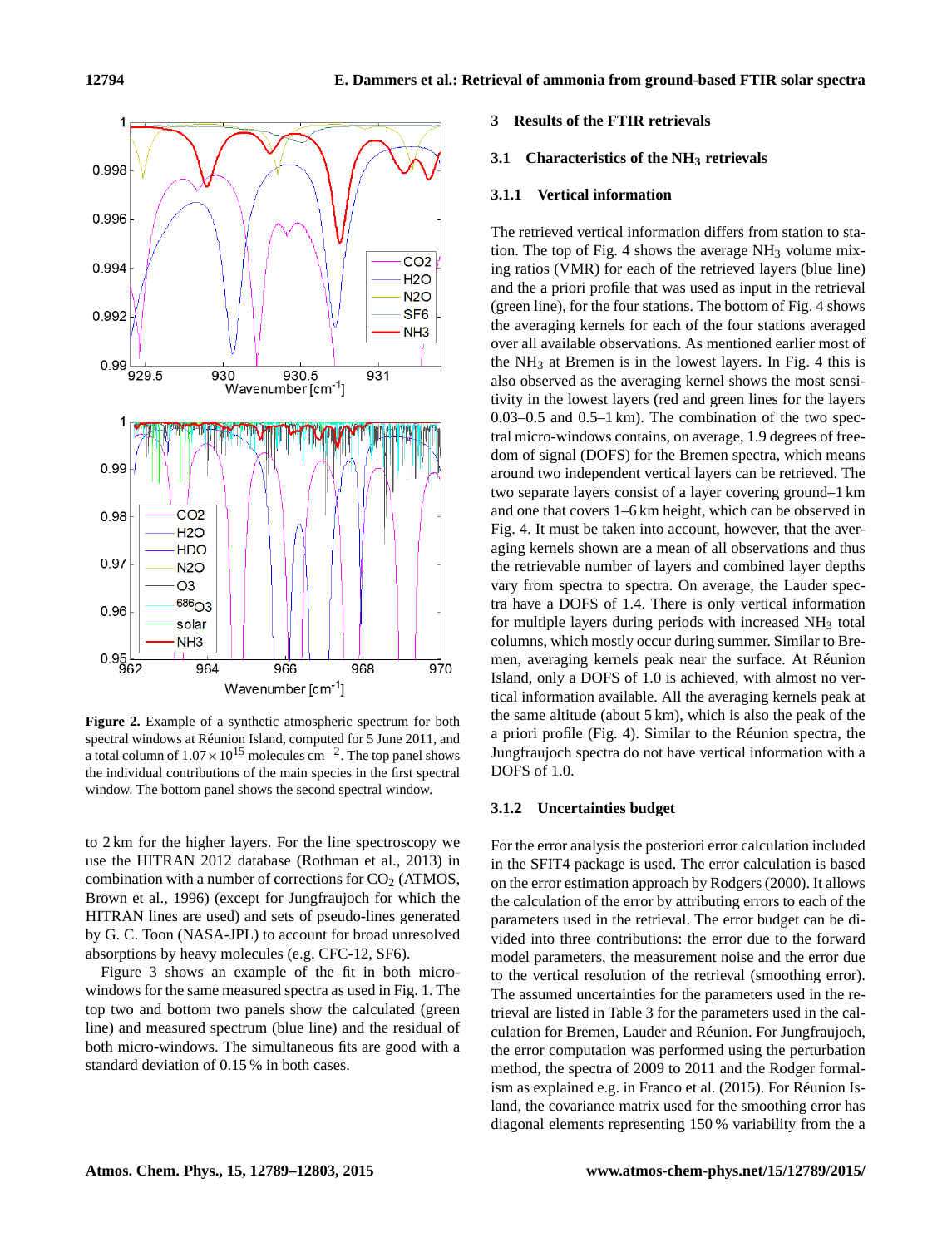

**Figure 3.** Measured and calculated spectrum for both spectral windows measured with the 125HR in Bremen on the 19 April 2010 at 09:59 UTC, corresponding to a total column of  $18.83 \times 10^{15}$  molecules NH<sub>3</sub> cm<sup>-2</sup>. The top two panels show the observed (blue line) and calculated (green line) spectra for MW1 (left) and MW2 (right). The bottom two figures show the residuals of the fits in both spectral windows.



**Figure 4.** Top panels: the retrieved NH3 profile (blue) and the a priori profile (green) in order from left to right: Bremen (left), Lauder (Left middle), Réunion Island (right middle) and Jungfraujoch (right). Horizontal lines indicate the standard deviation in all observations for each layer. Bottom panels: the normalized averaging kernel for each of the stations.

priori profile. To reflect the error in the NCEP temperature profiles, we assume an uncertainty of about 2 K in the troposphere and a 5 K uncertainty in the stratosphere. For the uncertainty in the  $NH_3$  line parameters we assume values as stated in the HITRAN 2012 database. We assume a conservative 20 % uncertainty for the intensity and 10 % for both the temperature and pressure broadening coefficients.

The results of the error calculation are listed in Table 4. Combining the systematic and random errors, we have a mean total error of 25.8 % for all the spectra measured at Bremen ( $N = 554$ ), 30.2% for the spectra at Lauder ( $N =$ 2412), 25.2 % for the Réunion spectra ( $N = 1262$ ) and 34.2 for the Jungfraujoch spectra ( $N = 2702$ ). The errors are dominated by uncertainties in the spectroscopy. In detail, the random error sources amount to a mean error of 9.1 % for the Bremen spectra, which is mostly due to uncertainty in temperature, measurement noise and the zero level of the sensor (i.e. an instrument property). In the case of the systematic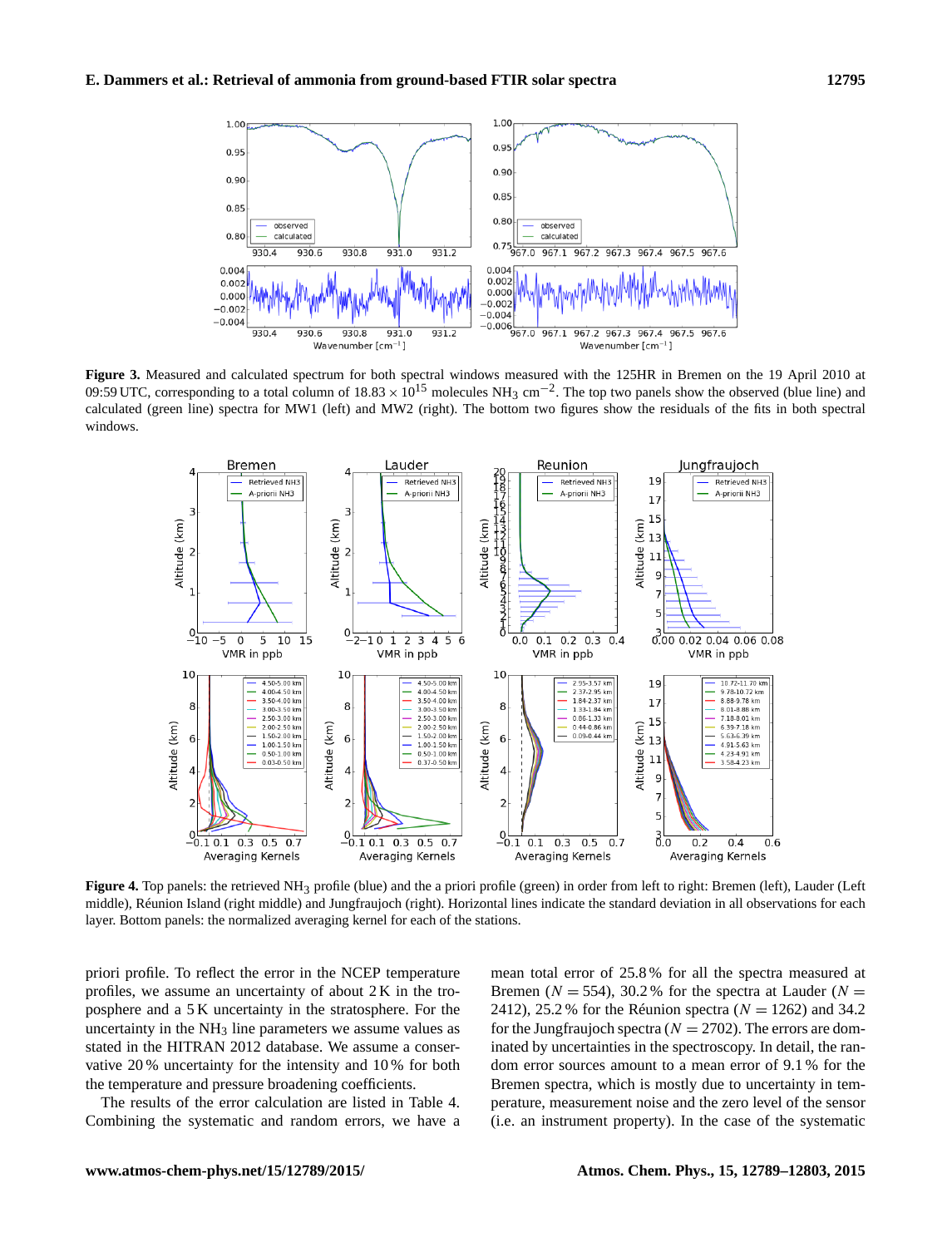| Version (stations)   |                                     | SFIT 4 (Bremen, Lauder, Réunion)    | Version (stations)             | SFIT 2 (Jungfraujoch)                                  |                        |  |
|----------------------|-------------------------------------|-------------------------------------|--------------------------------|--------------------------------------------------------|------------------------|--|
| Parameter            | Random uncertainty                  | Systematic uncertainty              | Parameter                      | Random uncertainty                                     | Systematic uncertainty |  |
| Temperature          | 2 K troposphere<br>5 K stratosphere | 2 K troposphere<br>5 K stratosphere | Temperature                    | $1.5 K 0 - 20 km$<br>2.0 K 20-30 km<br>$5.0 K 30 km -$ |                        |  |
| Solar line shift     | $0.005 \text{ cm}^{-1}$             | $0.005$ cm <sup>-1</sup>            | Line intensity                 |                                                        | 20.0%                  |  |
| Solar line strength  | 0.1%                                | 0.1%                                | Line T broadening              |                                                        | 10.0%                  |  |
| Solar zenith angle   | $0.01^\circ$                        | $0.01^\circ$                        | Line P broadening              |                                                        | 10.0%                  |  |
| Phase                | $0.001$ radian (rad)                | $0.001$ rad                         | Interfering species            |                                                        | HITRAN2012: varies     |  |
| Zero level           | 0.01                                | 0.01                                | Instrumental line shape (ILS)  |                                                        | 10%                    |  |
| Background curvature |                                     | $0.001 \text{ cm}^{-2}$             | Influence of a priori profiles | Calculated                                             |                        |  |
| Field of view        |                                     | 0.001                               | Solar zenith angle (SZA)       | $0.2^\circ$                                            |                        |  |
| Line intensity       |                                     | 20.0%                               |                                |                                                        |                        |  |
| Line T broadening    |                                     | 10.0%                               |                                |                                                        |                        |  |
| Line P broadening    |                                     | 10.0%                               |                                |                                                        |                        |  |
| Interfering species  | HITRAN2012: varies                  |                                     |                                |                                                        |                        |  |

**Table 3.** Random and systematic uncertainties used in the error calculation.

Table 4. Mean random and systematic errors for each of the individual NH<sub>3</sub> retrieval parameters. The table is split into two sections to cover both the error calculation using SFIT4 (Bremen, Lauder, Réunion) and SFIT2 (Jungfraujoch). At the bottom the errors are summarized into total mean errors for each of the stations.

| Station              |                                 | <b>Bremen</b>                       |                            | Lauder                         |                            | Réunion                             | Jungfraujoch                                     |                            |                                    |
|----------------------|---------------------------------|-------------------------------------|----------------------------|--------------------------------|----------------------------|-------------------------------------|--------------------------------------------------|----------------------------|------------------------------------|
| Parameter            | Mean<br>random<br>$error (\% )$ | Mean<br>systematic<br>$error (\% )$ | Mean<br>random<br>error(%) | Mean<br>systematic<br>error(%) | Mean<br>random<br>error(%) | Mean<br>systematic<br>$error (\% )$ | Parameter                                        | Mean<br>random<br>error(%) | Mean<br>systematic<br>$error (\%)$ |
| Temperature          | 4.9                             | 4.9                                 | 3.6                        | 3.6                            | 2.7                        | 2.9                                 | Temperature                                      | 15.2                       |                                    |
| Solar zenith angle   | 1.6                             | 1.6                                 |                            |                                |                            |                                     | Solar zenith angle                               | 1.9                        |                                    |
| Phase                | 1.0                             | 1.0                                 | 1.1                        | 1.1                            |                            |                                     | Instrumental line shape                          |                            | 1.4                                |
| Zero level           | 5.0                             | 5.0                                 | 6.8                        | 6.8                            |                            |                                     |                                                  |                            |                                    |
| Measurement noise    | 4.5                             |                                     | 8.4                        |                                | 10.9                       |                                     | Measurement noise                                | 18.2                       |                                    |
| Interfering species  | 1.3                             |                                     | 2.4                        |                                | 0.9                        | $8.7 \, (\text{H}_2\text{O})$       | Interfering species                              |                            | 1.4                                |
|                      |                                 |                                     |                            |                                |                            | line pressure<br>broadening)        |                                                  |                            |                                    |
| Retrieval parameters | 0.1                             |                                     | 0.1                        |                                |                            |                                     | Model parameters                                 | 1.4                        |                                    |
| Background curvature |                                 | 1.1                                 |                            | 1.2                            |                            | 0.3                                 | Forward model                                    |                            | 1.0                                |
| Smoothing error      |                                 | 2.8                                 |                            | 8.1                            | 10.3                       |                                     | Smoothing                                        | 5.4                        |                                    |
| Spectroscopy         |                                 | 21.0                                |                            | 22.7                           |                            | 17.8                                | Spectroscopy                                     |                            | 20.1                               |
|                      |                                 |                                     |                            |                                |                            |                                     | $NH3$ a priori                                   |                            | 6.1                                |
|                      |                                 |                                     |                            |                                |                            |                                     | Influence of a priori<br>profiles $(H_2O & HDO)$ | 6.6                        |                                    |
| Subtotal error       | 9.1                             | 23.5                                | 12.0                       | 27.0                           | 15.3                       | 20.0                                | Subtotal error                                   | 25.3                       | 23.1                               |
| Total error          |                                 | 25.8                                |                            | 30.2                           |                            | 25.2                                | Total                                            |                            | 34.2                               |

error, with a mean error of 23.5 %, the error is for the largest part due to the spectroscopy (i.e. line parameters), with smaller contributions of the temperature, zero level, phase and the smoothing error. The results are similar for the Lauder, Réunion and Jungfraujoch spectra, with most of the uncertainty coming from the line parameters. Hence, line intensity parameters of the ammonia absorption lines are critical for the NH<sub>3</sub> concentrations.

#### **3.2 Time series**

Figure 5 shows the  $NH<sub>3</sub>$  total columns retrieved from all available spectra from 2004 to 2013. Table 5 gives a summary of statistics of the retrieved  $NH<sub>3</sub>$  columns. Individual measurements at Bremen (blue) show high concentrations, especially in spring, with an overall mean column total of  $13.7 \times 10^{15}$  molecules NH<sub>3</sub> cm<sup>-2</sup> and a root-meansquare error (RMSE) of 20.22 indicating a large variability in the observations. The amplitude of the spring peaks varies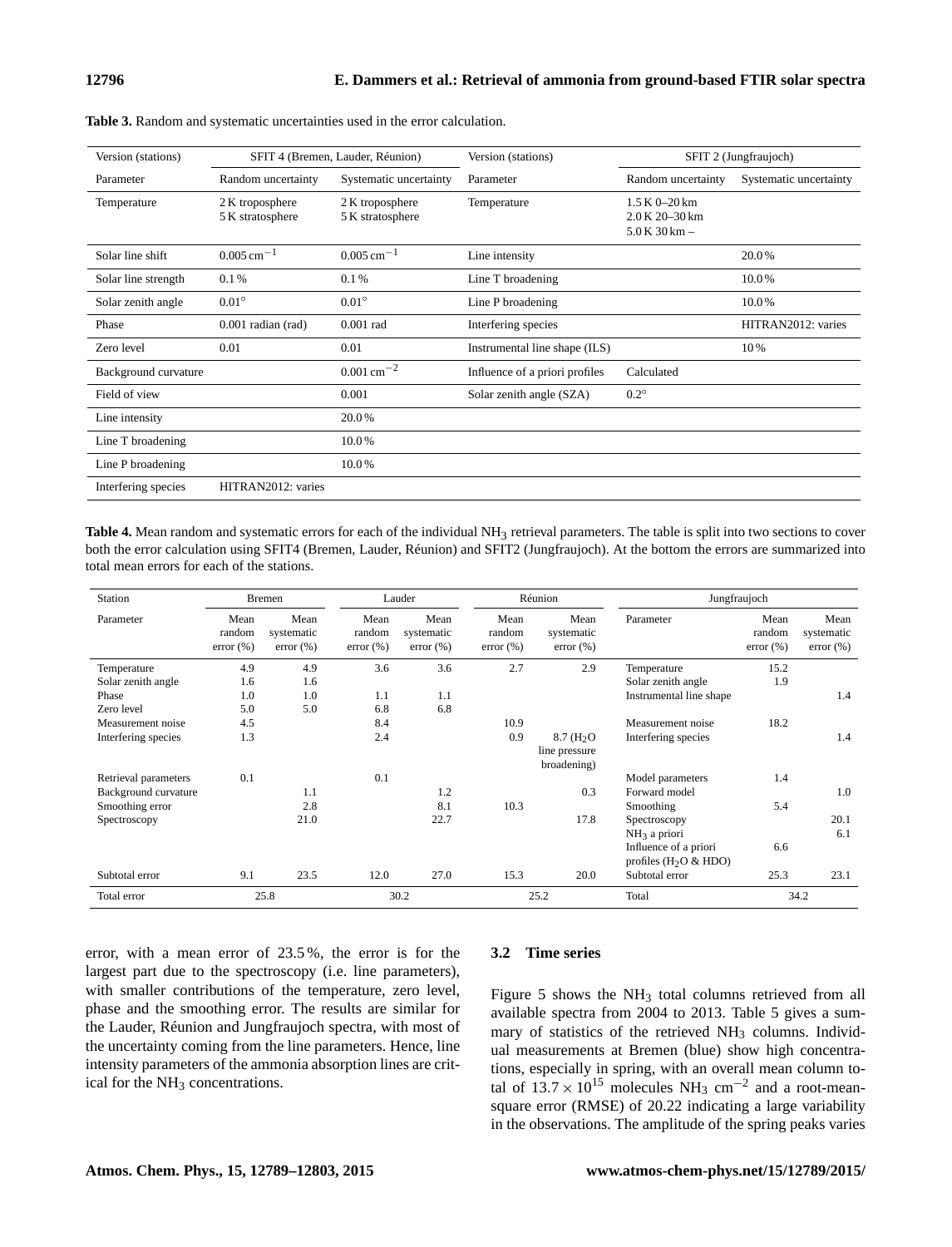### **E. Dammers et al.: Retrieval of ammonia from ground-based FTIR solar spectra 12797**

**Table 5.** Statistics of the NH<sub>3</sub> columns. (No.: number of data points, DOFS: degrees of freedom of signal, mean  $\pm$  the error of the mean, RMSE: root-mean-square error.). Total columns are given in  $1 \times 10^{15}$  molecules NH<sub>3</sub> cm<sup>-2</sup>.

| <b>Station</b> | No.  | Mean<br><b>DOFS</b> | Mean             | Median<br>(molecules $\times 1 \times 10^{15}$ ) (molecules $\times 1 \times 10^{15}$ ) | <b>RMSE</b><br>(molecules $\times 1 \times 10^{15}$ ) |
|----------------|------|---------------------|------------------|-----------------------------------------------------------------------------------------|-------------------------------------------------------|
| <b>Bremen</b>  | 554  | 1.9                 | $13.75 \pm 4.24$ | 9.51                                                                                    | 20.22                                                 |
| Lauder         | 2412 | 1.4                 | $4.17 \pm 1.40$  | 2.85                                                                                    | 5.95                                                  |
| Réunion        | 1262 | 1.0                 | $0.80 \pm 0.54$  | 0.56                                                                                    | 1.14                                                  |
| Jungfraujoch   | 2702 | 1.0                 | $0.18 \pm 0.07$  | 0.15                                                                                    | 0.22                                                  |



**Figure 5.** Time series of retrieved NH<sup>3</sup> columns (in molecules NH<sup>3</sup> cm−<sup>2</sup> ). From top to bottom the figure shows the Bremen (blue), Lauder (red), Réunion (green) and Jungfraujoch (yellow) total columns. The bars reflect the errors in the individual observations.

throughout the years, with maxima in 2010 and 2013, reaching  $\sim$  93 × 10<sup>15</sup> and 85 × 10<sup>15</sup> molecules NH<sub>3</sub> cm<sup>-2</sup>. The variability through the years is caused by changes in meteorology, emissions and timing of the measurements. Gaps in the data are due to days with overcast and instrument downtimes. The individual observed columns are sorted into monthly averages to analyse the seasonal variability and to understand the processes driving the  $NH<sub>3</sub>$  concentrations. This is shown in Fig. 6, together with monthly averages of surface temperature and CO total columns.  $NH<sub>3</sub>$  column total concentrations at Bremen (Blue line) have a seasonal cycle with highest levels during spring, the summer months and autumn. The maximum concentrations occur around April, which is consistent with temporal emission patterns for manure application reported for this region (Friedrich and Reis, 2004; Van Damme et al., 2015b; Paulot et al., 2014). The baseline variability with higher concentrations in summer can be explained by an increase in volatilization rates of  $NH<sub>3</sub>$ , emitted from livestock housing, which is driven by animal activity and temperature (Gyldenkærne et al., 2005). A comparison is made with CO to distinguish between agricultural and fire emissions sources. A correlation between NH<sub>3</sub> and CO columns is not observed, which is consistent with agriculture being the dominant source of ammonia.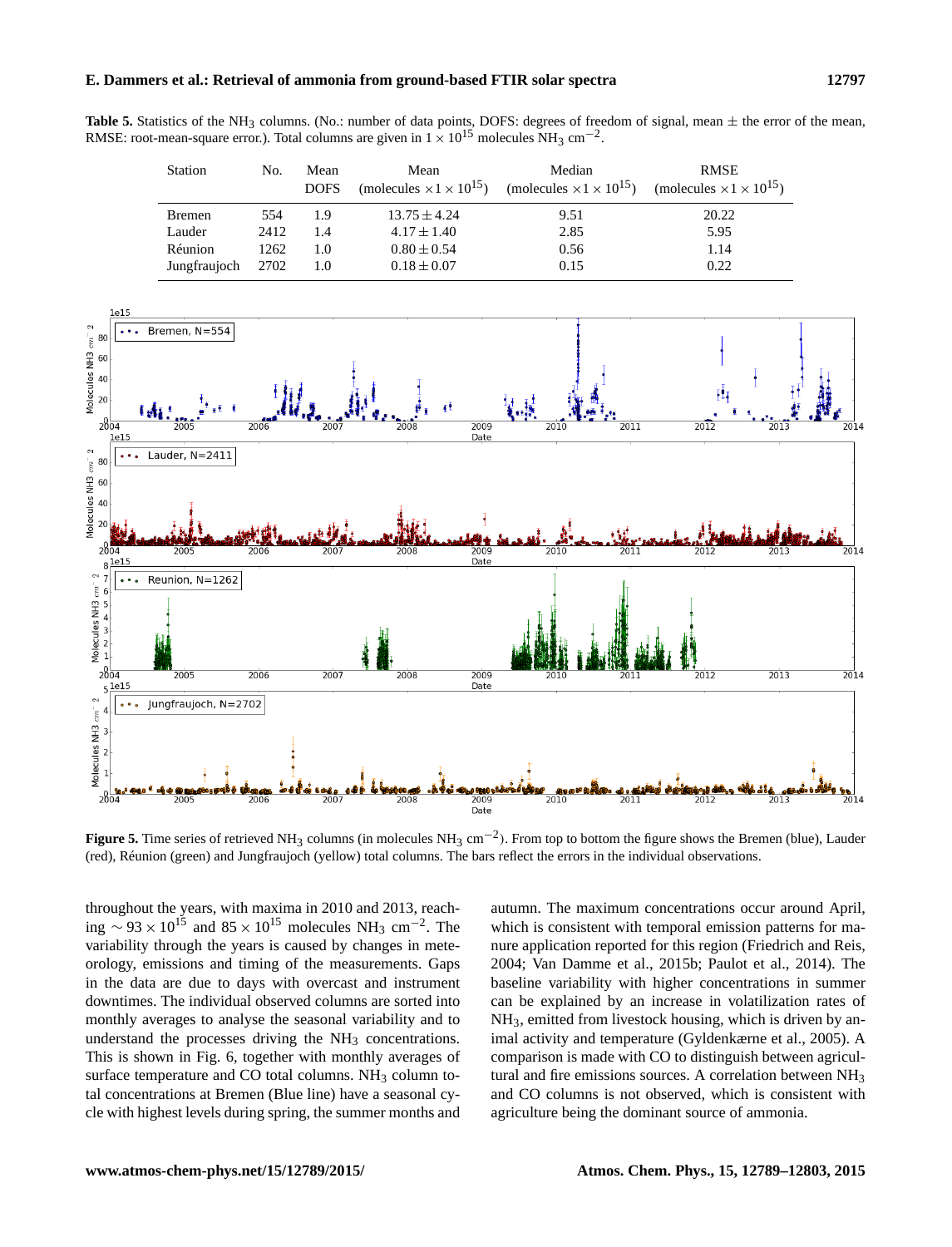

**Figure 6.** 2004–2013 monthly averaged columns for  $NH_3$ , CO and temperature. The top two panels show the monthly  $NH_3$  column concentrations (molecules NH<sub>3</sub> cm<sup>-2</sup>) for each of the four stations. Vertical lines indicate the mean monthly error. The bottom two panels show additional column concentrations of CO (bottom, left) and temperature (bottom, right).

On average the measurements at Lauder (Fig. 5, red line, top panel) yield a column total of  $4.17 \times 10^{15}$  molecules  $NH_3$  cm<sup>-2</sup>. These levels are about one-third of the concentrations measured at Bremen (blue, top panel). Spectra from Lauder are available for most days in the retrieved time series, which makes it easier to discern peaks and variability. Distinctive peaks are only visible in each summer. Maxima during springtimes are not often observed. The peak values are similar in between years, with maxima typically around  $30 \times 10^{15}$  molecules NH<sub>3</sub> cm<sup>-2</sup>. The RMSE of 5.95 reflects a large variability in the observations between individual retrievals. The average error is  $1.34 \times 10^{15}$  molecules NH<sub>3</sub> cm−<sup>2</sup> , which is around a quarter of the mean. Figure 6 shows the seasonal cycle of Lauder (red line, top left panel). The seasonal variation of NH<sub>3</sub> coincides with that of the atmospheric temperature (red line, bottom right panel) and with the livestock emissions in the surrounding region, which are strongly correlated with temperature.

The third panel of Fig. 5 shows the observations from Réunion (green symbols, bottom panel). The mean column total observed at Réunion is  $0.80 \times 10^{15}$  molecules NH<sub>3</sub> cm<sup>-2</sup>. The concentrations are low during most of the year. However, peaks reaching densities of  $\sim$  6 × 10<sup>15</sup> molecules NH<sub>3</sub>  $\text{cm}^{-2}$  can be observed during the end of each year. The peaks in September–November coincide with the dry season, indicating that emissions are mostly due to biomass burning and large fire events (Vigouroux et al., 2012). This is supported by the increased CO concentrations, which are also observed in October and November (see, bottom left panel, Fig. 6).  $NH_3$  surface concentration measurements are not available for this region but a recent paper by Van Damme et al. (2015b), which uses IASI-NH<sub>3</sub> observations, shows similar seasonal cycles for the south-eastern parts of Africa (Madagascar). Temperature is almost constant throughout the year and is not a major factor in the seasonality of Réunion.

Observations from Jungfraujoch have the lowest mean concentration of all four stations (Fig. 5, orange line), with a mean of  $0.18 \times 10^{15}$  molecules NH<sub>3</sub> cm<sup>-2</sup>. The low concentrations at Jungfraujoch are expected, as the station is located in the free troposphere high above the surrounding valleys. Transport of  $NH<sub>3</sub>$  from the valleys only occurs sporadically during days with intense vertical mixing. This was also observed in an earlier study of CO concentrations (Barret et al., 2003). The Jungfraujoch observations show almost no seasonal effects with only a minimal increase during the summer months. The low concentrations measured at Jungfraujoch support our assumption on the vertical distribution of the ammonia concentrations with low values in the troposphere that were used in our a priori profiles.

#### **4 Conclusions and perspectives**

In this study we presented a new method to retrieve ammonia total columns from ground-based FTIR solar spectra. Observations from four complementary stations were used to illustrate the capabilities of the retrieval method.  $NH<sub>3</sub>$  total columns ranging 3 orders of magnitude were obtained with high abundances at Bremen (mean of  $13.7 \times 10^{15}$  molecules cm−<sup>2</sup> , with a mean DOFS of 1.9) to low columns at Jungfraujoch (mean of  $0.18 \times 10^{15}$  molecules cm<sup>-2</sup>, with a mean DOFS of 1.0). The very low levels obtained at Jungfraujoch demonstrate the sensitivity of the retrieval method we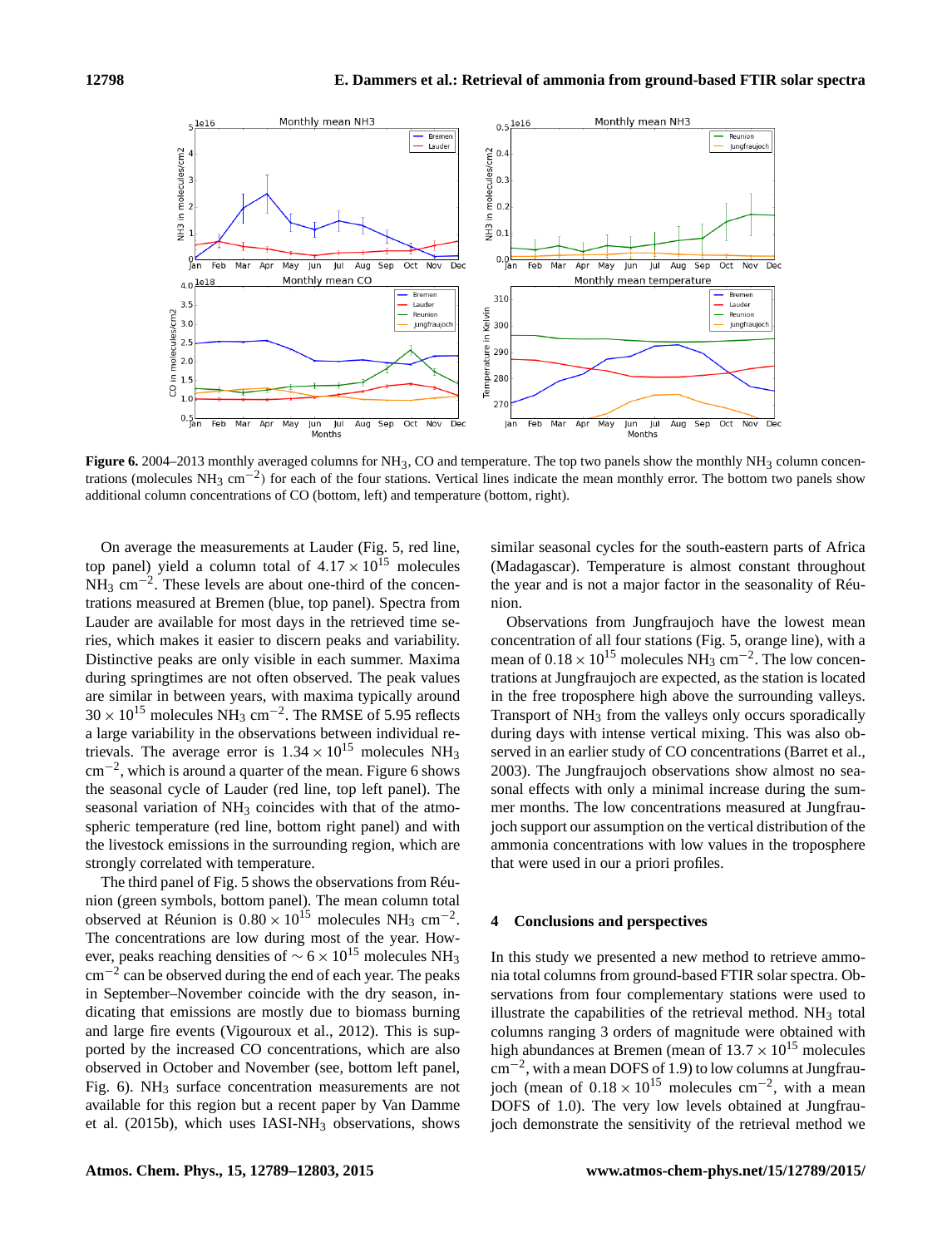developed. A separate error calculation shows random errors in the order of 10 % and systematic errors of 25 % for individual observations. The errors are dominated by uncertainties in spectroscopy, atmospheric temperature and deviations in instrumental parameters. For conditions with high surface concentrations of ammonia, as in Bremen, it is possible to retrieve information on the vertical gradient as two layers can be discriminated. At Bremen, the retrieval is most sensitive to ammonia in the planetary boundary layer, where most of the ammonia is expected. For conditions with lower concentrations there is not enough information to discriminate individual layers. Station-specific seasonal cycles were found to be consistent with known seasonal cycles of the dominant ammonia sources in the station surroundings. For example, highest levels in Bremen were observed during springtime when manure is applied to the fields, with column total concentrations reaching up to  $93 \times 10^{15}$  molecules cm<sup>-2</sup>.

Remote sensing techniques avoid sampling artefacts common to other techniques such as filter packs (Puchalski et al., 2011; von Bobrutzki et al., 2010). For in situ observations, open-path remote sensing techniques, e.g. DOAS and QCL instruments, are starting to be used (Volten et al., 2010; Miller et al., 2014). The FTIR-NH<sub>3</sub> observations would be an excellent addition to these approaches as it provides the NH<sup>3</sup> total column and profiles, including vertical information, for sites sampling high ammonia levels. With a mean error of ∼ 25 % for all observations in high ammonia source areas, the accuracy of the FTIR retrievals is comparable to that reported for satellite products (TES, IASI, CrIS). Compared to the in situ open-path remote sensing methods, the FTIR method has a higher uncertainty, but this is a tradeoff for the ability to retrieve vertical information. To improve the accuracy of the FTIR-NH<sub>3</sub> retrieval, a reassessment of the spectral line parameters is necessary.

Observations from existing networks commonly represent daily or even monthly averaged concentration values, which severely complicates any attempt to validate satellite observations. The novel FTIR-NH<sub>3</sub> observations enable a direct validation of satellite products. As the FTIR-  $NH<sub>3</sub>$  product provides averaging kernels, a direct comparison can be made with optimal estimation satellite retrievals while taking account of the a priori information and vertical sensitivity of both instruments (Rodgers and Connor, 2003). A dedicated field campaign was executed at the Cabauw Experimental Site for Atmospheric Remote Sensing (CESAR) in the Netherlands (spring and summer 2014) to validate the IASI-NH<sup>3</sup> using a range of instruments, including mini-DOAS instruments and a Bruker IFS-66 instrument.

The uncertainty in the emission distributions hampers the performance and prediction capabilities of air quality and climate models (Heald et al., 2012). Emissions are usually based on nationally reported yearly emission inventories (Pouliot et al., 2012) and gridded by distributing the emissions according to animal populations and agricultural land use (Bouwman et al., 2002; Kuenen et al., 2011). To improve on static emission time profiles, a new direction is to include the impact of the meteorological variability of ammonia emissions in modelling systems (Sutton et al., 2013). Recently, such an improvement was shown to greatly enhance the performance of air quality models (Skjøth et al., 2011). Satellite observations in combination with chemical transport models (CTM) have been used to provide a top-down constraint on ammonia emissions (e.g. Zhu et al., 2013). Similar to satellite observations, FTIR total columns in combination with surface and satellite observations could provide the means to evaluate the emission modelling through comparing trends and concentration anomalies within and between years. For this purpose continuous time series are necessary. Due to the lack of continuous data (i.e. more than one observation per hour) we could not derive a typical diurnal cycle in this study, whereas this would be highly useful for model evaluation. Improved knowledge on the diurnal cycles may also greatly help to interpret model evaluation results compared to satellite data, as they provide snapshots, e.g. daily observations by IASI at 09:30 local time. Also, the model– measurement comparison would be less sensitive to modelling errors in the turbulent vertical exchange as the ammonia is integrated vertically.

The developed retrieval methodology from FTIR instruments provides a new way of obtaining vertically and temporally resolved measurements of ammonia concentrations. FTIR-NH<sup>3</sup> observations may prove very valuable for satellite and model validation and may provide a complementary source of information to constrain the global ammonia budget.

*Acknowledgements.* This work is part of the research programme GO/12-36, which is financed by the Netherlands Organisation for Scientific Research (NWO). Acknowledgements are addressed to the Université de La Réunion and CNRS (LACy-UMR8105 and UMS3365) for their strong support of the OPAR station (Observatoire de Physique de l'Atmosphère de la Réunion) and the OSU-R (Observatoire des Sciences de l'Univers de la Réunion) activities. The authors gratefully acknowledge C. Hermans and F. Scolas from BIRA-IASB, and J.-M. Metzger from Université de La Réunion, for the Réunion Island measurements. We are also grateful to Louisa Emmons (NCAR) who provided  $NH<sub>3</sub>$  profiles from the MOZART model used as a priori information in the Réunion Island retrievals. The University of Liège contribution to the present work has mainly been supported by the A3C project (PRODEX Program of the Belgian Science Policy Office, BEL-SPO, Brussels). Additional support was provided by MeteoSwiss (Global Atmospheric Watch), the Fédération Wallonie-Bruxelles and the F.R.S.-FNRS. We thank the International Foundation High Altitude Research Stations Jungfraujoch and Gornergrat (HFSJG, Bern). E. Mahieu is a Research Associate with F.R.S.-FNRS. The Lauder NIWA FTIR program is funded through the New Zealand government's core research grant framework. We are grateful to the many colleagues who have contributed to FTIR data acquisition at the various sites.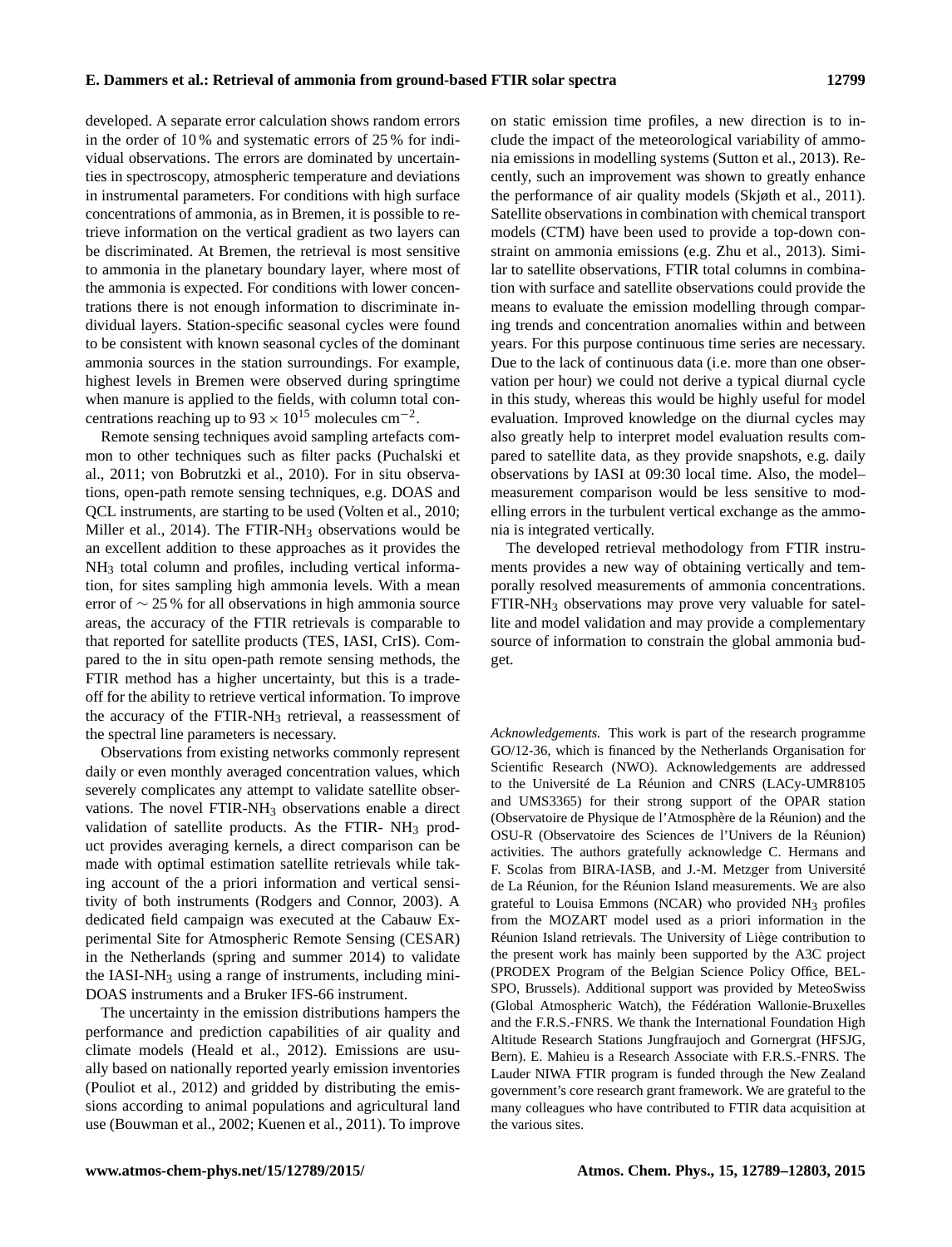Edited by: F. Dentener

## **References**

- Barret, B., De Mazière, M., and Mahieu, E.: Ground-based FTIR measurements of CO from the Jungfraujoch: characterisation and comparison with in situ surface and MOPITT data, Atmos. Chem. Phys., 3, 2217–2223, doi[:10.5194/acp-3-2217-2003,](http://dx.doi.org/10.5194/acp-3-2217-2003) 2003.
- Bobbink, R., Hornung, M., and Roelofs, J. G.: The effects of airborne nitrogen pollutants on species diversity in natural and semi-natural European vegetation, J. Ecol., 86, 717–738, 1998.
- Bobbink, R., Hicks K., Galloway J., Spranger T., Alkemade R., Ashmore M., Bustamante M., Cinderby S., Davidson E., Dentener F., Emmett B., Erisman, J. W., Fenn, M., Gilliam, F., Nordin, A., Pardo, L., and De Vries, W.: Global assessment of nitrogen deposition effects on terrestrial plant diversity: a synthesis, Ecol. Appl., 20, 30–59, 2010.
- Bouwman, A. F., Lee, D. S., Asman, W. A. H., Dentener, F. J., Van Der Hoek, K. W., and Olivier, J. G. J.: A global high-resolution emission inventory for ammonia, Global Biogeochem. Cycles, 11, 561–587, 1997.
- Bouwman, A. F., Boumans, L. J. M., and Batjes, N. H.: Estimation of global NH3 volatilization loss from synthetic fertilizers and animal manure applied to arable lands and grasslands, Global Biogeochem. Cycles, 16, 1024, doi[:10.1029/2000GB001389,](http://dx.doi.org/10.1029/2000GB001389) 2002.
- Brown, L. R., Gunson, M. R., Toth, R. A., Irion, F. W., Rinsland, C. P., and Goldman, A.: 1995 atmospheric trace molecule spectroscopy (ATMOS) linelist, Appl. Optics, 35, 2828–2848, 1996.
- Chang, L., Palo, S., Hagan, M., Richter, J., Garcia, R., Riggin, D., and Fritts, D.: Structure of the migrating diurnal tide in the Whole Atmosphere Community Climate Model (WACCM), Adv. Space Res., 41, 1398–1407, doi[:10.1016/j.asr.2007.03.035,](http://dx.doi.org/10.1016/j.asr.2007.03.035) 2008.
- Charlson, R. J., Langner, J., Rodhe, H., Leovy, C. B., and Warren, S. G.: Perturbation of the Northern-Hemisphere radiative balance by backscattering from anthropogenic sulfate 15 aerosols, Tellus A, 43, 152–163, 1991.
- Clarisse, L., Clerbaux, C., Dentener, F., Hurtmans, D., and Coheur, P.-F.: Global ammonia distribution derived from infrared satellite observations, Nat. Geosci., 2, 479–483, 2009.
- Dämmgen, U. and Erisman, J. W.: Emission, transmission, deposition and environmental effects of ammonia from agricultural sources, in: Emissions from European agriculture, edited by: Kuczynski, T., Dämmgen, U., Webb, J., and Myczko, A., Wageningen Academic Publishers, Wageningen, the Netherlands, p. 97–112, 2005.
- Dentener, F., Drevet, J., Lamarque, J. F., Bey, I., Eickhout, B., Fiore, A. M., Hauglustaine, D., Horowitz, L. W., Krol, M., Kulshrestha, U. C., Lawrence, M., Galy-Lacaux, C., Rast, S., Shindell, D., Stevenson, D., Van Noije, T., Atherton, C., Bell, N., Bergman, D., Butler, T., Cofala, J., Collins, B., Doherty, R., Ellingsen, K., Galloway, J., Gauss, M., Montanaro, V., Müller, J. F., Pitari, G., Rodriguez, J., Sanderson, M., Solmon, F., Strahan, S., Schultz, M., Sudo, K., Szopa, S., and Wild, O.: Nitrogen and sulfur deposition on regional and global scales: A multimodel evaluation, Global

Biogeochem. Cycles, 20, GB4003, doi[:10.1029/2005GB002672,](http://dx.doi.org/10.1029/2005GB002672) 2006.

- Dils, B., De Mazière, M., Müller, J. F., Blumenstock, T., Buchwitz, M., de Beek, R., Demoulin, P., Duchatelet, P., Fast, H., Frankenberg, C., Gloudemans, A., Griffith, D., Jones, N., Kerzenmacher, T., Kramer, I., Mahieu, E., Mellqvist, J., Mittermeier, R. L., Notholt, J., Rinsland, C. P., Schrijver, H., Smale, D., Strandberg,0 A., Straume, A. G., Stremme, W., Strong, K., Sussmann, R., Taylor, J., van den Broek, M., Velazco, V., Wagner, T., Warneke, T., Wiacek, A., and Wood, S.: Comparisons between SCIAMACHY and ground-based FTIR data for total columns of  $CO$ ,  $CH_4$ ,  $CO_2$ and N2O, Atmos. Chem. Phys., 6, 1953–1976, doi[:10.5194/acp-](http://dx.doi.org/10.5194/acp-6-1953-2006)[6-1953-2006,](http://dx.doi.org/10.5194/acp-6-1953-2006) 2006.
- EDGAR Emission Database for Global Atmospheric Research: Source: EC-JRC/PBL. EDGAR version 4.2, [http://edgar.jrc.ec.](http://edgar.jrc.ec.europa.eu) [europa.eu](http://edgar.jrc.ec.europa.eu) (last access: 15 October 2012), 2011.
- Erisman, J. W., Otjes, R., Hensen, A., Jongejan, P., van den Bulk, P., Khlystov, A., Mols, H., and Slanina, J.: Instrument development and application in studies and monitoring of ambient ammonia, Atmos. Environ., 35, 1913–1922, 2001.
- Erisman, J. W., Bleeker, A., Galloway, J., and Sutton, M. S.: Reduced nitrogen in ecology and the environment, Environ. Pollut., 150, 140–149, 2007.
- Erisman, J. W., Bleeker, A., Hensen, A., and Vermeulen, A.: Agricultural air quality in Europe and the future perspectives, Atmos. Environ., 42, 3209–3217, doi[:10.1016/j.atmosenv.2007.04.004,](http://dx.doi.org/10.1016/j.atmosenv.2007.04.004) 2008.
- Fowler, D., Coyle, M., Skiba, U., Sutton, M. A., Cape, J. N., Reis, S., Sheppard, L. J., Jenkins, A., Grizzetti, B., Galloway, J. N., Vitousek, P., Leach, A., Bouwman, A. F., Butterbach-Bahl, K., Dentener, F., Stevenson, D., Amann, M., and Voss, M.: The global nitrogen cycle in the twenty-first century, Phil. Trans. R. Soc. London B Biol. Sci., 368, published online, available at: [http://rstb.royalsocietypublishing.org/content/368/1621/](http://rstb.royalsocietypublishing.org/content/368/1621/20130164.abstract) [20130164.abstract,](http://rstb.royalsocietypublishing.org/content/368/1621/20130164.abstract) 2013.
- Franco, B., Hendrick, F., Van Roozendael, M., Müller, J.-F., Stavrakou, T., Marais, E. A., Bovy, B., Bader, W., Fayt, C., Hermans, C., Lejeune, B., Pinardi, G., Servais, C., and Mahieu, E.: Retrievals of formaldehyde from ground-based FTIR and MAX-DOAS observations at the Jungfraujoch station and comparisons with GEOS-Chem and IMAGES model simulations, Atmos. Meas. Tech., 8, 1733–1756, doi[:10.5194/amt-8-1733-2015,](http://dx.doi.org/10.5194/amt-8-1733-2015) 2015.
- Friedrich, R. and Reis, S. (Eds.): Emissions of Air Pollutants Measurements, Calculations and Uncertainties, 3-540-00840-3, Springer-Verlag, Berlin Heidelberg New York, 2004.
- Griesfeller, A., Griesfeller, J., Hase, F., Kramer, I., Loës, P., Mikuteit, S., Raffalski, U., Blumenstock, T., and Nakajima, H.: Comparison of ILAS-II and ground-based FTIR measurements of  $O_3$ , HNO<sub>3</sub>, N<sub>2</sub>O, and CH<sub>4</sub> over Kiruna, Sweden, J. Geophys. Res., 111, D11S07, doi[:10.1029/2005JD006451,](http://dx.doi.org/10.1029/2005JD006451) 2006.
- Griffith, D. W. T., Jones, N. B., McNamara, B., Walsh, C. P., Bell, W., and Bernardo, C.: Intercomparison of NDSC ground-based solar FTIR measurements of atmospheric gases at Lauder, New Zealand, J. Atmos. Ocean. Tech., 20, 1138–1153, 2003.
- Gyldenkærne, S., Skjøth, C. A., Hertel, O., and Ellermann, T.: A dynamical ammonia emission parameterization for use in air pollution models, J. Geophys. Res.-Atmos., 110, 1–14, doi[:10.1029/2004JD005459,](http://dx.doi.org/10.1029/2004JD005459) 2005.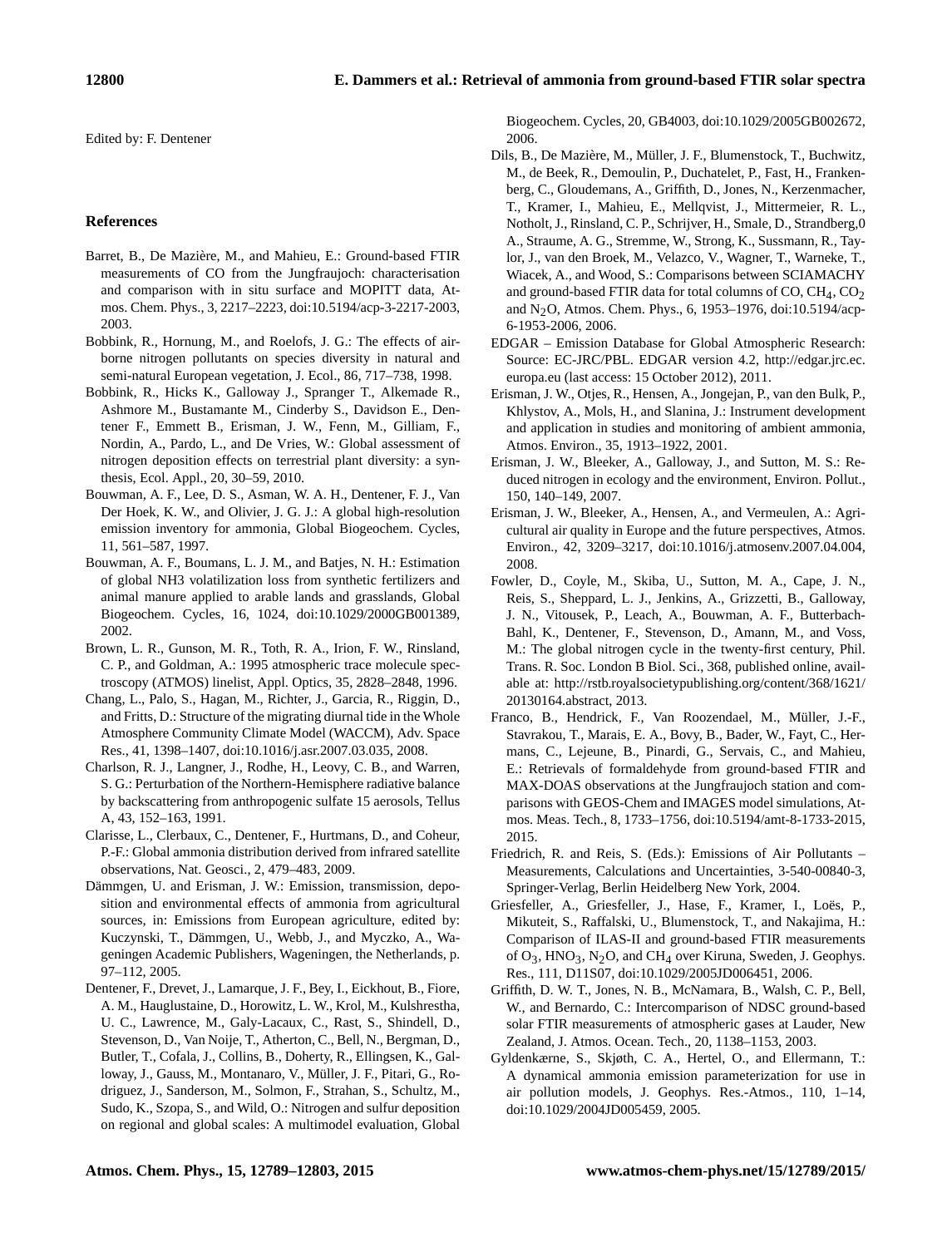- Hansen, D. A., Edgerton, E. S., Hartsell, B. E., Jansen, J. J., Kandasamy, N., Hidy, G. M., and Blanchard, C. L.: The southeastern aerosol research and characterization study: Part 1. Overview, J. Air Waste Manage. Assoc., 53, 1460–1471, doi[:10.1080/10473289.2003.10466318,](http://dx.doi.org/10.1080/10473289.2003.10466318) 2003.
- Hase, F., Blumenstock, T., and Paton-Walsh, C.: Analysis of the instrumental line shape of high-resolution fourier transform IR spectrometers with gas cell measurements and new retrieval software, Appl. Optics, 38, 3417–3422, 1999.
- Hase, F., Hannigan, J. W., Coffey, M. T., Goldman, A., Höpfner, M., Jones, N. B., Rinsland, C. P., and Wood, S. W.: Intercomparison of retrieval codes used for the analysis of high-resolution, ground-based FTIR measurements, J. Quant. Spectrosc. Ra., 87, 25–52, doi[:10.1016/j.jqsrt.2003.12.008,](http://dx.doi.org/10.1016/j.jqsrt.2003.12.008) 2004.
- Hase, F., Demoulin, P., Sauval, A. J., Toon, G. C., Bernath, P. F., Goldman, A., Hannigan, J. W., and Rinsland, C. P.: An empirical line-by-line model for the infrared solar transmittance spectrum from 700 to 5000 cm<sup>-1</sup>, J. Quant. Spectrosc. Ra., 102, 450–463, doi[:10.1016/j.jqsrt.2006.02.026,](http://dx.doi.org/10.1016/j.jqsrt.2006.02.026) 2006.
- Heald, C. L., Collett Jr., J. L., Lee, T., Benedict, K. B., Schwandner, F. M., Li, Y., Clarisse, L., Hurtmans, D. R., Van Damme, M., Clerbaux, C., Coheur, P.-F., Philip, S., Martin, R. V., and Pye, H. O. T.: Atmospheric ammonia and particulate inorganic nitrogen over the United States, Atmos. Chem. Phys., 12, 10295–10312, doi[:10.5194/acp-12-10295-2012,](http://dx.doi.org/10.5194/acp-12-10295-2012) 2012.
- Holland, E. A., Dentener, F. J., Braswell, B. H., and Sulzman, J. M.: Contemporary and pre-industrial global reactive nitrogen budgets, in: New Perspectives on Nitrogen Cycling in the Temperate and Tropical Americas, p. 7–43, Springer, the Netherlands, 1999.
- Kerzenmacher, T., Dils, B., Kumps, N., Blumenstock, T., Clerbaux, C., Coheur, P.-F., Demoulin, P., García, O., George, M., Griffith, D. W. T., Hase, F., Hadji-Lazaro, J., Hurtmans, D., Jones, N., Mahieu, E., Notholt, J., Paton-Walsh, C., Raffalski, U., Ridder, T., Schneider, M., Servais, C., and De Mazière, M.: Validation of IASI FORLI carbon monoxide retrievals using FTIR data from NDACC, Atmos. Meas. Tech., 5, 2751–2761, doi[:10.5194/amt-](http://dx.doi.org/10.5194/amt-5-2751-2012)[5-2751-2012,](http://dx.doi.org/10.5194/amt-5-2751-2012) 2012.
- Krupa, S.: Effects of atmospheric ammonia (NH3) on terrestrial vegetation: a review, Environ. Pollut., 124, 179–221, doi[:10.1016/S0269-7491\(02\)00434-7,](http://dx.doi.org/10.1016/S0269-7491(02)00434-7) 2003.
- Kuenen, J., Denier van der Gon, H., Visschedijk, A., van der Brugh, H., and van Gijlswijk, R.: MACC European emission inventory for the years 2003–2007, TNO Rep. TNO-060-UT-2011-00588, TNO, Utrecht, the Netherlands, 2011.
- Leen, J. B., Yu, X. Y., Gupta, M., Baer, D. S., Hubbe, J. M., Kluzek, C. D., Tomlinson, J. M., and Hubbell, M. R.: Fast in situ airborne measurement of ammonia using a mid-infrared off-axis ICOS spectrometer, Environ. Sci. Technol., 47, 10446–10453, doi[:10.1021/es401134u,](http://dx.doi.org/10.1021/es401134u) 2013.
- Luo, M., Shephard, M. W., Cady-Pereira, K. E., Henze, D. K., Zhu, L., Bash, J. O., Pinder, R. W., Capps, S., and Walker, J.: Satellite Observations of Tropospheric Ammonia and Carbon Monoxide: Global Distributions, Correlations and Comparisons to Model Simulations, Atmos. Environ., 106, 262–277, doi[:10.1016/j.atmosenv.2015.02.007,](http://dx.doi.org/10.1016/j.atmosenv.2015.02.007) 2015.
- Miller, D. J., Sun, K., Tao, L., Khan, M. A., and Zondlo, M. A.: Open-path, quantum cascade-laser-based sensor for highresolution atmospheric ammonia measurements, Atmos. Meas. Tech., 7, 81–93, doi[:10.5194/amt-7-81-2014,](http://dx.doi.org/10.5194/amt-7-81-2014) 2014.
- Mount, G. H., Rumburg, B., Havig, J., Lamb, B., Westberg, H., Yonge, D., Johnson, K., and Kincaid, R.: Measurement of atmospheric ammonia at a dairy using differential optical absorption spectroscopy in the mid-ultraviolet, Atmos. Environ., 36, 1799– 1810, 2002.
- Nowak, J. B., Neuman, J. A., Kozai, K., Huey, L. G., Tanner, D. J., Holloway, J. S., Ryerson, T. B., Frost, G. J., McKeen, S. A., and Fehsenfeld, F. C.: A chemical ionization mass spectrometry technique for airborne measurements of ammonia, J. Geophys. Res.-Atmos., 112, D10S02, doi[:10.1029/2006JD007589,](http://dx.doi.org/10.1029/2006JD007589) 2007.
- Nowak, J. B., Neuman, J. A., Bahreini, R., Brock, C. A., Middlebrook, A. M., Wollny, A. G., Holloway, J. S., Peischl, J., Ryerson, T. B., and Fehsenfeld, F. C.: Airborne observations of ammonia and ammonium nitrate formation over Houston, Texas, J. Geophys. Res.-Atmos., 115, D22304, doi[:10.1029/2010JD014195,](http://dx.doi.org/10.1029/2010JD014195) 2010.
- Paton-Walsh, C., Jones, N. B., Wilson, S. R., Haverd, V., Meier, A., Griffith, D. W. T., and Rinsland, C. P.: Measurements of trace gas emissions from Australian forest fires and correlations with coincident measurements of aerosol optical depth, J. Geophys. Res.-Atmos., 110, 1–6, doi[:10.1029/2005JD006202,](http://dx.doi.org/10.1029/2005JD006202) 2005.
- Paulot, F., Jacob, D. J., Pinder, R. W., Bash, J. O., Travis, K., and Henze, D. K.: Ammonia emissions in the United States, European Union, and China derived by high resolution inversion of ammonium wet deposition data: Interpretation with a new agricultural emissions inventory (MASAGE NH3), J. Geophys. Res.- Atmos., 119, 4343–4364, doi[:10.1002/2013JD021130,](http://dx.doi.org/10.1002/2013JD021130) 2014.
- Pope III, C. A., Ezzati, M., and Dockery, D. W.: Fine-Particulate Air Pollution and Life Expectancy in the United States, N. Engl. J. Med., 360, 376–386, doi[:10.1056/NEJMsa0805646,](http://dx.doi.org/10.1056/NEJMsa0805646) 2009.
- Pougatchev, N. S., Connor, B. J., and Rinsland, C. P.: Infrared measurements of the ozone vertical distribution above Kitt Peak, J. Geophys. Res.-Atmos., 100, 16689–16697, 1995.
- Pouliot, G., Pierce, T., van der Gon, H. D., Schaap, M., Moran, M., and Nopmongcol, U.: Comparing emission inventories and model-ready emission datasets between Europe and North America for the AQMEII project, Atmos. Environ., 53, 4–14, doi[:10.1016/j.atmosenv.2011.12.041,](http://dx.doi.org/10.1016/j.atmosenv.2011.12.041) 2012.
- Puchalski, M. A., Sather, M. E., Walker, J. T., Lehmann, C. M., Gay, D. A., Mathew, J., and Robarge, W. P.: Passive ammonia monitoring in the United States: Comparing three different sampling devices, J. Environ. Monit., 13, 3156–3167, doi[:10.1039/c1em10553a,](http://dx.doi.org/10.1039/c1em10553a) 2011.
- Rao, K. N. and Weber, A.: Spectroscopy qf the Earth's Atmosphere and Interstellar Medium, Academic, San Diego, Calif., 1992.
- Reay, D. S., Dentener, F., Smith, P., Grace, J., and Feely, R. A.: Global nitrogen deposition and carbon sinks, Nat. Geosci., 1, 430–437, 2008.
- Rodgers, C. D.: Inverse Methods for Atmospheric Sounding Theory and Practice, 2, 256, doi[:10.1142/9789812813718,](http://dx.doi.org/10.1142/9789812813718) 2000.
- Rodgers, C. D. and Connor, B. J.: Intercomparison of remote sounding instruments, J. Geophys. Res.-Atmos., 108, published online, doi[:10.1029/2002JD002299,](http://dx.doi.org/10.1029/2002JD002299) 2003.
- Rodhe, H., Dentener, F., and Schulz, M.: The global distribution of acidifying wet deposition, Environ. Sci. Technol., 36, 4382– 4388, 2002.
- Rothman, L. S., Gordon, I. E., Babikov, Y., Barbe, A., Chris Benner, D., Bernath, P. F., Birk, M., Bizzocchi, L., Boudon, V., Brown, L. R., Campargue, A., Chance, K., Cohen, E. A., Coudert, L. H.,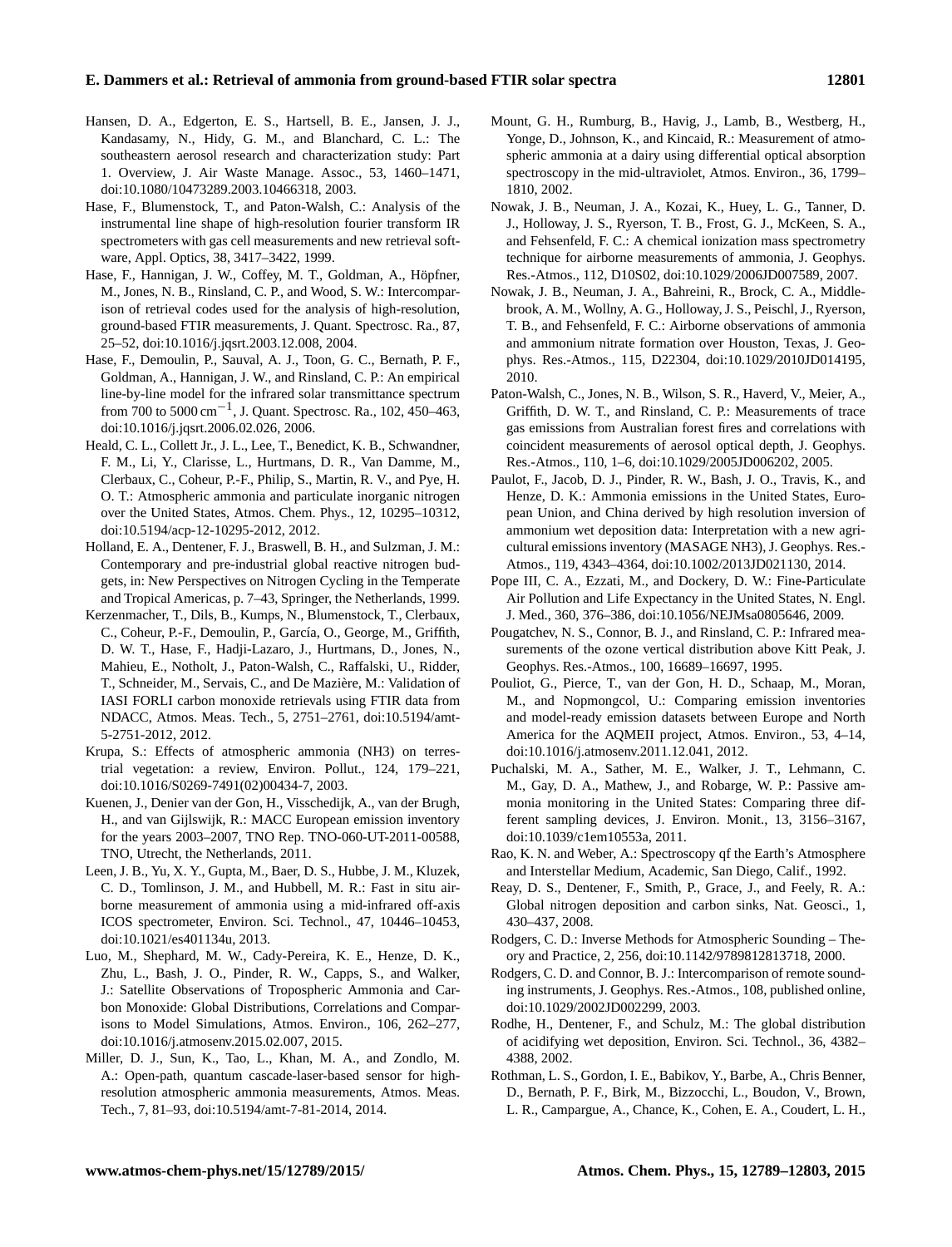Devi, V. M., Drouin, B. J., Fayt, A., Flaud, J. M., Gamache, R. R., Harrison, J. J., Hartmann, J. M., Hill, C., Hodges, J. T., Jacquemart, D., Jolly, A., Lamouroux, J., Le Roy, R. J., Li, G., Long, D. a., Lyulin, O. M., Mackie, C. J., Massie, S. T., Mikhailenko, S., Müller, H. S. P., Naumenko, O. V., Nikitin, A. V., Orphal, J., Perevalov, V., Perrin, A., Polovtseva, E. R., Richard, C., Smith, M. A. H., Starikova, E., Sung, K., Tashkun, S., Tennyson, J., Toon, G. C., Tyuterev, V. G., and Wagner, G.: The HITRAN2012 molecular spectroscopic database, J. Quant. Spectrosc. Ra., 130, 4–50, doi[:10.1016/j.jqsrt.2013.07.002,](http://dx.doi.org/10.1016/j.jqsrt.2013.07.002) 2013.

- Schaap, M., van Loon, M., ten Brink, H. M., Dentener, F. J., and Builtjes, P. J. H.: Secondary inorganic aerosol simulations for Europe with special attention to nitrate, Atmos. Chem. Phys., 4, 857–874, doi[:10.5194/acp-4-857-2004,](http://dx.doi.org/10.5194/acp-4-857-2004) 2004.
- Senten, C., De Mazière, M., Dils, B., Hermans, C., Kruglanski, M., Neefs, E., Scolas, F., Vandaele, A. C., Vanhaelewyn, G., Vigouroux, C., Carleer, M., Coheur, P. F., Fally, S., Barret, B., Baray, J. L., Delmas, R., Leveau, J., Metzger, J. M., Mahieu, E., Boone, C., Walker, K. A., Bernath, P. F., and Strong, K.: Technical Note: New ground-based FTIR measurements at Ile de La Réunion: observations, error analysis, and comparisons with independent data, Atmos. Chem. Phys., 8, 3483–3508, doi[:10.5194/acp-8-3483-2008,](http://dx.doi.org/10.5194/acp-8-3483-2008) 2008.
- Shephard, M. W. and Cady-Pereira, K. E.: Cross-track Infrared Sounder (CrIS) satellite observations of tropospheric ammonia, Atmos. Meas. Tech., 8, 1323–1336, doi[:10.5194/amt-8-1323-](http://dx.doi.org/10.5194/amt-8-1323-2015) [2015,](http://dx.doi.org/10.5194/amt-8-1323-2015) 2015.
- Shephard, M. W., Cady-Pereira, K. E., Luo, M., Henze, D. K., Pinder, R. W., Walker, J. T., Rinsland, C. P., Bash, J. O., Zhu, L., Payne, V. H., and Clarisse, L.: TES ammonia retrieval strategy and global observations of the spatial and seasonal variability of ammonia, Atmos. Chem. Phys., 11, 10743–10763, doi[:10.5194/acp-11-10743-2011,](http://dx.doi.org/10.5194/acp-11-10743-2011) 2011.
- Shephard, M. W., McLinden, C. A., Cady-Pereira, K. E., Luo, M., Moussa, S. G., Leithead, A., Liggio, J., Staebler, R. M., Akingunola, A., Makar, P., Lehr, P., Zhang, J., Henze, D. K., Millet, D. B., Bash, J. O., Zhu, L., Wells, K. C., Capps, S. L., Chaliyakunnel, S., Gordon, M., Hayden, K., Brook, J. R., Wolde, M., and Li, S.-M.: Tropospheric Emission Spectrometer (TES) satellite validations of ammonia, methanol, formic acid, and carbon monoxide over the Canadian oil sands, Atmos. Meas. Tech. Discuss., 8, 9503–9563, doi[:10.5194/amtd-8-9503-2015,](http://dx.doi.org/10.5194/amtd-8-9503-2015) 2015.
- Skjøth, C. A., Geels, C., Berge, H., Gyldenkærne, S., Fagerli, H., Ellermann, T., Frohn, L. M., Christensen, J., Hansen, K. M., Hansen, K., and Hertel, O.: Spatial and temporal variations in ammonia emissions – a freely accessible model code for Europe, Atmos. Chem. Phys., 11, 5221–5236, doi[:10.5194/acp-11-5221-](http://dx.doi.org/10.5194/acp-11-5221-2011) [2011,](http://dx.doi.org/10.5194/acp-11-5221-2011) 2011.
- Sussmann, R., Borsdorff, T., Rettinger, M., Camy-Peyret, C., Demoulin, P., Duchatelet, P., Mahieu, E., and Servais, C.: Technical Note: Harmonized retrieval of column-integrated atmospheric water vapor from the FTIR network – first examples for longterm records and station trends, Atmos. Chem. Phys., 9, 8987– 8999, doi[:10.5194/acp-9-8987-2009,](http://dx.doi.org/10.5194/acp-9-8987-2009) 2009.
- Sutton, M. A., Reis, S., Riddick, S. N., Dragosits, U., Nemitz, E., Theobald, M. R., Tang, Y. S., Braban, C. F., Vieno, M., Dore, A. J., Mitchell, R. F., Wanless, S., Daunt, F., Fowler, D., Blackall, T. D., Milford, C., Flechard, C. R., Loubet, B., Massad, R., Cellier, P., Personne, E., Coheur, P. F., Clarisse,

L., Van Damme, M., Ngadi, Y., Clerbaux, C., Skjøth, C. A., Geels, C., Hertel, O., Wichink Kruit, R. J., Pinder, R. W., Bash, J. O., Walker, J. T., Simpson, D., Horváth, L., Misselbrook, T. H., Bleeker, A., Dentener, F., and de Vries, W.: Towards a climate-dependent paradigm of ammonia emission and deposition, Philos. Trans. R. Soc. London, Ser. B, 368, 20130166, doi[:10.1098/rstb.2013.0166,](http://dx.doi.org/10.1098/rstb.2013.0166) 2013.

- Thijsse, T. R., Duyzer, J. H., Verhagen, H. L. M., Wyers, G. P., Wayers, A., and Möls, J. J.: Measurement of ambient ammonia with diffusion tube samplers, Atmos. Environ., 32, 333–337, 1998.
- Thomas, R. M., Trebs, I., Otjes, R., Jongejan, P. A. C., ten Brink, H., Phillips, G., Kortner, M., Meixner, F. X., and Nemitz, E.: An automated analyzer to measure surface-atmosphere exchange fluxes of water soluble inorganic aerosol compounds and reactive trace gases, Environ. Sci. Technol., 43, 1412–1418, 2009.
- Toon, G. C., Blavier, J.-F., Sen, B., Margitan, J. J., Webster, C. R., Max, R. D., Fahey, D. W., Gao, R., DelNegro, L., Proffitt, M., Elkins, J., Romashkin, P. A., Hurst, D. F., Oltmans, S., Atlas, E., Schauffler, S., Flocke, F., Bui, T. P., Stimpfle, R. M., Bonne, G. P., Voss, P. B., and Cohen, R. C.: Comparison of MkIV balloon and ER-2 aircraft measurements of atmospheric trace gases, J. Geophys. Res., 104, 26779–26790, 1999.
- Van Damme, M., Clarisse, L., Heald, C. L., Hurtmans, D., Ngadi, Y., Clerbaux, C., Dolman, A. J., Erisman, J. W., and Coheur, P. F.: Global distributions, time series and error characterization of atmospheric ammonia (NH3) from IASI satellite observations, Atmos. Chem. Phys., 14, 2905–2922, doi[:10.5194/acp-14-2905-](http://dx.doi.org/10.5194/acp-14-2905-2014) [2014,](http://dx.doi.org/10.5194/acp-14-2905-2014) 2014a.
- Van Damme, M., Wichink Kruit, R. J., Schaap, M., Clarisse, L., Clerbaux, C., Coheur, P.-F., Dammers, E., Dolman, A. J., and Erisman, J. W.: Evaluating 4 years of atmospheric ammonia (NH3) over Europe using IASI satellite observations and LOTOS-EUROS model results, J. Geophys. Res.- Atmos., 119, 9549–9566, doi[:10.1002/2014JD021911,](http://dx.doi.org/10.1002/2014JD021911) 2014b.
- Van Damme, M., Clarisse, L., Dammers, E., Liu, X., Nowak, J. B., Clerbaux, C., Flechard, C. R., Galy-Lacaux, C., Xu, W., Neuman, J. A., Tang, Y. S., Sutton, M. A., Erisman, J. W., and Coheur, P. F.: Towards validation of ammonia  $(NH<sub>3</sub>)$  measurements from the IASI satellite, Atmos. Meas. Tech., 8, 1575– 1591, doi[:10.5194/amt-8-1575-2015,](http://dx.doi.org/10.5194/amt-8-1575-2015) 2015a.
- Van Damme, M., Erisman, J. W., Clarisse, L., Dammers, E., Whitburn, S., Clerbaux, C., Dolman, A. J., and Coheur, P.-F.: Worldwide spatiotemporal atmospheric ammonia (NH<sub>3</sub>) columns variability revealed by satellite, Geophys. Res. Lett., 42, 8660–8668, doi[:10.1002/2015GL065496,](http://dx.doi.org/10.1002/2015GL065496) 2015b.
- Vigouroux, C., Hendrick, F., Stavrakou, T., Dils, B., De Smedt, I., Hermans, C., Merlaud, A., Scolas, F., Senten, C., Vanhaelewyn, G., Fally, S., Carleer, M., Metzger, J.-M., Müller, J.-F., Van Roozendael, M., and De Mazière, M.: Ground-based FTIR and MAX-DOAS observations of formaldehyde at Réunion Island and comparisons with satellite and model data, Atmos. Chem. Phys., 9, 9523–9544, doi[:10.5194/acp-9-9523-2009,](http://dx.doi.org/10.5194/acp-9-9523-2009) 2009.
- Vigouroux, C., Stavrakou, T., Whaley, C., Dils, B., Duflot, V., Hermans, C., Kumps, N., Metzger, J.-M., Scolas, F., Vanhaelewyn, G., Müller, J.-F., Jones, D. B. A., Li, Q., and De Mazière, M.: FTIR time-series of biomass burning products (HCN,  $C_2H_6$ ,  $C_2H_2$ , CH<sub>3</sub>OH, and HCOOH) at Reunion Island (21<sup>°</sup> S, 55<sup>°</sup> E) and comparisons with model data, Atmos. Chem. Phys., 12, 10367–10385, doi[:10.5194/acp-12-10367-2012,](http://dx.doi.org/10.5194/acp-12-10367-2012) 2012.